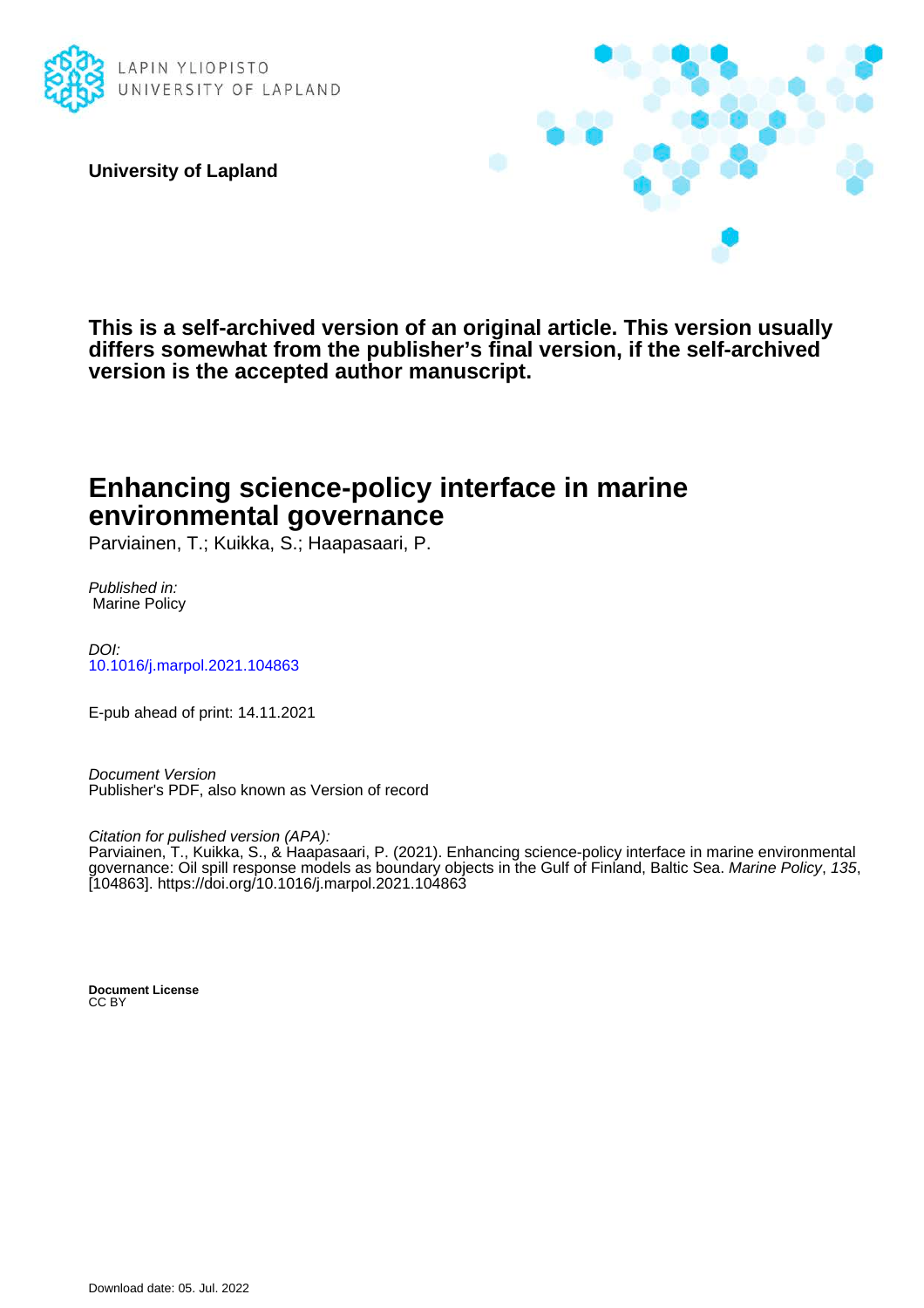Contents lists available at [ScienceDirect](www.sciencedirect.com/science/journal/0308597X)

## Marine Policy

journal homepage: [www.elsevier.com/locate/marpol](https://www.elsevier.com/locate/marpol) 

## Enhancing science-policy interface in marine environmental governance: Oil spill response models as boundary objects in the Gulf of Finland, Baltic Sea

T. Parviainen <sup>a, b, c, d, \*</sup>, S. Kuikka <sup>c, d</sup>, P. Haapasaari <sup>a, e</sup>

<sup>a</sup> *University of Helsinki, Marine Risk Governance Research Group, Ecosystems and Environment Research Programme, Faculty of Biological and Environmental Sciences, P.O Box 65, Viikinkaari 1, FI-00014, Finland* 

<sup>b</sup> *Helsinki Institute of Sustainability Science (HELSUS), University of Helsinki, Porthania (2nd foor), Yliopistonkatu 3, FI-00014, Finland* 

<sup>c</sup> *Kotka Maritime Research Centre, Keskuskatu 7, FI-48100 Kotka, Finland* 

<sup>d</sup> *University of Helsinki, Fisheries and Environmental Management Research Group, Ecosystems and Environment Research Programme, Faculty of Biological and* 

*Environmental Sciences, P.O Box 65, Viikinkaari 1, FI-00014, Finland* 

<sup>e</sup> *University of Lapland, Faculty of Law, Yliopistonkatu 8, 96300 Rovaniemi, Finland* 

A R T I C L E I N F O

*Keywords:*  Oil spills Marine risk governance Risk models Bayesian networks Science-policy interface

Boundary objects

## ABSTRACT

Scientifc models provide important input to the governance of complex socio-ecological risks. However, scientifc knowledge rarely translates to policy in a simple, direct manner. By focusing on the use of scientifc models for oil spill risk assessment and management in the Gulf of Finland (GoF), Baltic Sea, this paper aims to enhance the understanding of the capacity of scientifc models to connect science, operational decision-making, and policy. In this study, we conceptualize scientifc models as boundary objects, i.e. tools that facilitate interactions between different actors, types of knowledge, and perspectives across system boundaries. The study focuses on the different affordances associated with the models regarding their ability to represent, share, and convey knowledge between science and policy and to link the involved knowledge to action (i.e. changes in practice and in policy). We explore 1) how do the different oil spill models work as boundary objects in the science-policy interface, 2) how do different science-policy contexts affect the model affordances, and vice versa. We also provide recommendations for future research. The study is based on interviews of modelers/researchers, response operators, and policymakers. The results suggest that the existing models lack several of the important affordances that are required to successfully integrate different types of knowledge and transform new knowledge to action. As such, we suggest that currently models remain as instrumental, calculative, tools that support pre-determined policies rather than as means for exploring alternative framings of risks and the possible solutions. Finally, we argue that the co-production of knowledge best supports the plurality of model affordances needed to enable transformative change in policy and practice.

**1. Introduction** 

Governing complex socio-ecological problems requires an adaptive approach and decision-making informed by science [\[1,2,93\].](#page-11-0) Despite the heightened role of science, a pervasive gap, however, exists between the knowledge producers (often scientists) and knowledge users (e.g. practitioners, policymakers, and other extra-scientifc stakeholders) as the integration of scientifc knowledge into environmental decision-making processes is challenging and rarely straightforward

## $[2-4]$  $[2-4]$ .

A growing body of research focuses on the questions relating to the production of knowledge for policy making, and the interaction between science and policy [\[1,3](#page-11-0)–11]. Much of the literature, however, focuses on rather simple and linear ideas about how research can be utilized to support policymaking [\[6\].](#page-11-0) As policy processes are complicated, unpredictable, and include uncertainty and a diversity of values [\[3,4,8,10\]](#page-11-0), it is crucial to gain a better understanding of the "supply" of knowledge, the "demand" for science, as well as the complex and dynamic

*E-mail address: [tuuli.parviainen@helsinki.f](mailto:tuuli.parviainen@helsinki.fi)i (T. Parviainen).* 

<https://doi.org/10.1016/j.marpol.2021.104863>

Available online 14 November 2021 Received 29 January 2021; Received in revised form 12 October 2021; Accepted 3 November 2021

0308-597X/© 2021 The Author(s). Published by Elsevier Ltd. This is an open access article under the CC BY license [\(http://creativecommons.org/licenses/by/4.0/\)](http://creativecommons.org/licenses/by/4.0/).





<sup>\*</sup> Corresponding author at: University of Helsinki, Marine Risk Governance Research Group, Ecosystems and Environment Research Programme, Faculty of Biological and Environmental Sciences, P.O Box 65, Viikinkaari 1, FI-00014, Finland.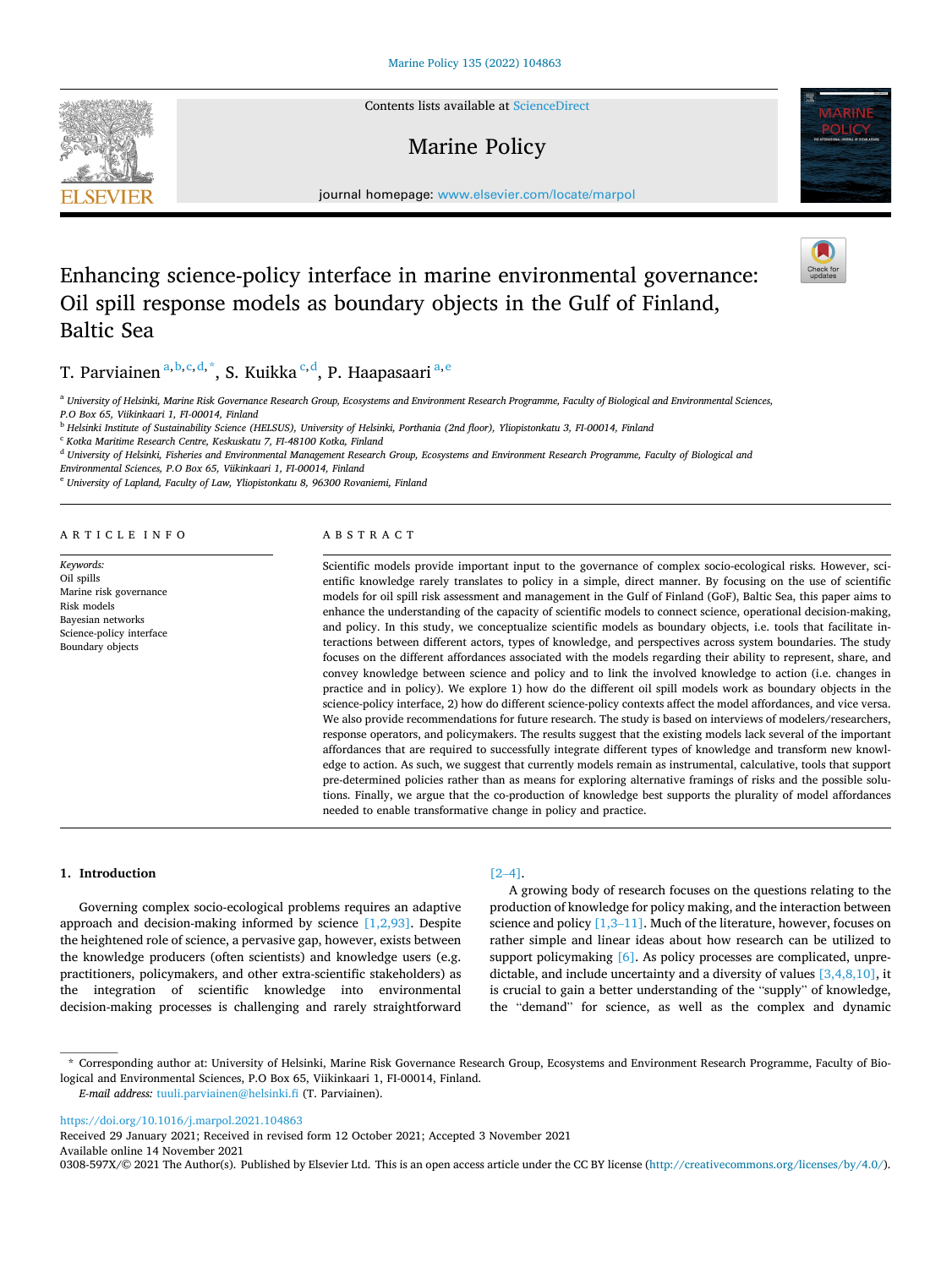<span id="page-2-0"></span>relationship between the two [\[9\].](#page-11-0)

Scientific models provide both researchers and end-users, e.g. practitioners and policymakers, with new insight and deeper understanding of environmental phenomena, while also supporting management and policymaking [\[1,12,13\].](#page-11-0) Models are often considered as static, instrumental, tools that provide technical solutions to specifc pre-determined problems in a linear manner, i.e. where knowledge produced by scientists (e.g. on the ecological impacts of potential oil spill) is considered to translate to changes in practice and in policy (e.g. changes in oil spill response / risk management) in a direct, simple, manner. In the governance of complex socio-ecological risks, however, the role of models and modelling has begun to shift from the merely instrumental, calculative one to that of facilitating interactions between different actors, types of knowledge, perspectives, and dependencies across system boundaries. Franco [\[14,15\].](#page-11-0)

Models can be conceptualized as boundary objects, which refers to a theoretical concept that is often described as a tool for integrating different types of knowledge and linking knowledge to action [\[16\]](#page-11-0). The capacity of boundary objects to do so depend on the affordances, i.e. the possibilities for action, associated with the object [\[15,17](#page-11-0)–19]. The affordances are shaped by the context through which the models are produced, i.e. social and policy processes infuence the potential of models to act as boundary objects [\[19\].](#page-11-0)

By focusing on the use of scientifc models as boundary objects in oil spill risk governance in the Gulf of Finland (GoF), Baltic Sea, this paper aims to enhance the understanding of the capacity of scientifc models to connect science, operational decision-making, and policy. Tanker traffic in the GoF has grown signifcantly since the early 2000s and in the case of a large-scale oil spill, the environmental, social, andeconomic impacts could be disastrous. Oil spill risks can be described as complex risks, characterized by high levels of uncertainty as well as ambiguity, i.e. values, risk interpretations and perceptions, and framings of individuals [\[20,21\].](#page-11-0) Scientific models have gained a central role in the assessment, management and governance of oil spill risks in the GoF. Our study focuses on the use of pollution preparedness and response (PPR) models, i.e. models that analyze the occurrence of oil spills, the effectiveness of oil spill response, and the environmental, social, andeconomic impacts of oil spills. The models include both operational models that are deterministic (models that provide point estimates) and Bayesian network models (BN models; probabilistic models that treat uncertainty explicitly) that have been developed to gain further understanding of oil spill risks in order to aid decision making and risk assessment and management.

We analyze the potential of oil spill models to act as boundary objects in the science-policy interface related to the management of oil spill risks in the GoF, and connected challenges. The study focuses on the different affordances associated with the models, regarding their ability to represent, share, and convey knowledge between science and policy, and to link the involved knowledge to action. Through this analysis, we seek answers to the following research questions: 1) how do the different oil spill models work as boundary objects in the science-policy interface, and 2) how do different science-policy contexts affect the model affordances, and vice versa. Finally, we provide recommendations for future research based on the key knowledge needs as identifed by the interviewees. The study is based on interviews of modelers/researchers, response operators, and policymakers.

The paper is structured as follows. The Gulf of Finland case study is introduced in Section 2. [Section 3](#page-4-0) provides a theoretical framework for the study and describes the methods. In [Section 4](#page-5-0), we examine the potential of the different models to act as boundary objects by exploring their affordances. In [Section 5](#page-8-0), we analyze how different science-policy contexts can either limit or enable the affordances of the models and what type of contexts best support the capacity of models to act as boundary objects. The concluding remarks are provided in [Section 6.](#page-10-0)

## **2. Case study**

## *2.1. Oil spill risks in the GoF*

Maritime traffic has increased rapidly in a short period of time in the Baltic Sea, and especially so in the GoF  $[22,23]$ . The increase is mainly due to the construction and development of Russian ports, such as Primorsk and Ust-Luga, in the 2000s. Today, approximately half of all Russian oil is transported via the Gulf of Finland [\[23\].](#page-11-0) The largest tankers in the GoF can carry over 150,000 tons of oil [\[22,23\].](#page-11-0) While the increase in tanker traffic has halted in the recent years, maritime cargo and passenger traffic is still growing in the GoF  $[23]$ . The risk of a large-scale oil spill accident is, therefore, considered as significant [\[24\]](#page-11-0). The risk can be further heightened in the cases of, e.g. severe weather conditions (storms and winter conditions when the sea is covered by ice), faults in passage planning, and/ or when transferring cargo or cargo oil  $[23]$ . Further, the predicted growth in automated traffic could increase the risk of an oil spill [\[23,25\].](#page-11-0) [\(Fig. 1](#page-3-0)).

The increased maritime traffic poses a threat to the sensitive marine and coastal ecosystems. The Baltic Sea is a unique ecosystem with globally exceptional features, such as, low salinity, shallow waters, vast archipelago, regular ice cover, and poor water exchange (see e.g. [\[27\]](#page-11-0)). The biota is a mixture of marine and freshwater species that have adapted to survive in the low salinity conditions. The Baltic Sea is also an important migratory route for many Arctic birds ([\[27\]\)](#page-11-0). The ecosystem effects of a large-scale oil spill could be long-lasting and especially endangered species would be in danger [28–[30\].](#page-11-0) Further, as the area is already affected by multiple human-induced stressors including, e.g. eutrophication, invasive species, and increasingly also the effects of climate change, the impacts of a potential oil spill could be fatal to many of the Baltic Sea species and habitats. A large-scale oil spill could also have significant (short and/or long-term) economic  $[31-36]$ , and social as well as-cultural [\[37,38\]](#page-11-0) consequences as exemplifed by previous large-scale oil spills, such as the 1989 Exxon Valdez oil spill in Prince William Sound, Alaska; the 1999 Erika oil spill in Brittany; the 2002 Prestige oil spill in Spain and Portugal, and; the 2010 BP Deepwater Horizon oil spill in the Gulf of Mexico.

## *2.2. Governance and management of oil spill risks in the Gulf of Finland*

The oil spill risk governance framework includes both preventive and responsive measures. Preventive measures in the GoF include, e.g. Vessel Traffic Services (VTS; [\[39\]](#page-11-0)) and the Mandatory Ship Reporting System (GOFREP; [\[40\]](#page-11-0)). Finland, Estonia and Russia maintain VTS along their respective coastlines in the GoF, as well as GOFREP that covers the international waters. However, in the case of an oil spill, effective response is important. The regulatory framework for environmental response operations in the GoF is based on various international conventions, as well as regional and national co-operation [\[41\].](#page-11-0)

The International Convention for the Prevention of Pollution from Ships (MARPOL, adopted in 1973 and 1978 respectively [\[86\]](#page-12-0)) covers prevention of pollution of the marine environment by ships from operational or accidental causes. Under the International Maritime Organization (IMO) International Convention on Oil Pollution Preparedness, Response and Co-operation (OPRC convention, adopted in 1990 [\[87\]](#page-12-0)), all parties are required to establish measures for dealing with pollution incidents, either nationally or in co-operation with other countries. Due to its environmental features and the vulnerability to damage by international maritime activities, IMO has designated the Baltic Sea as a Particularly Sensitive Sea Area (PSSA), i.e. an area that needs special protection through the action by the IMO. Finland is also part of both the International Oil Pollution Compensation Fund (the 1992 International Convention on Civil Liability for Oil Pollution Damage [\[88\]](#page-12-0) and the 1992 International Fund for Compensation of Oil Pollution [\[89\]](#page-12-0)) and the supplementary fund (the 2003 Supplementary Fund Protocol [\[90\]](#page-12-0)), which provides fnancial compensation for damages in the case of oil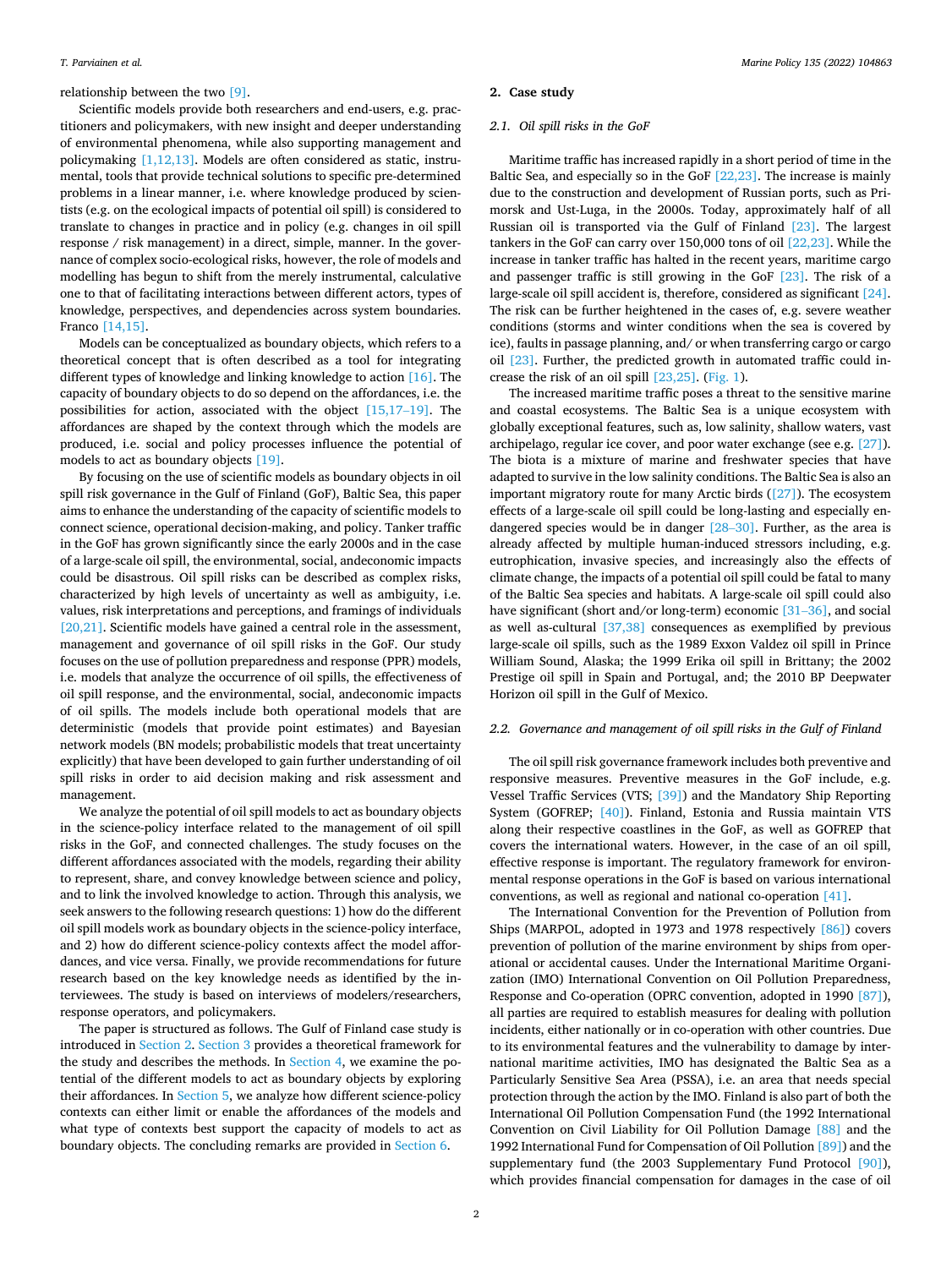<span id="page-3-0"></span>

**Fig. 1.** The location of Gulf of Finland. (Adopted from [\[26\]](#page-11-0)).

tanker spills.

Cooperation in the Baltic Sea is based on the Convention on the Protection of the Marine Environment of the Baltic Sea Area (the 1992 Helsinki Convention). In accordance with the convention, all states are to maintain ability to respond to oil spills in the marine environment of the Baltic Sea area. Nordic cooperation is based on the Agreement concerning Cooperation in Taking Measures against Pollution of the Sea by Oil or other Harmful Substances (the Copenhagen Agreement). In addition, Finland has bilateral agreements on oil pollution response with Russia (1989) and Estonia (1995). At a European level, the European Maritime Safety Agency (EMSA) can provide response equipment for joint use and by renting response vessels. Joint oil spill response exercises are held regularly under, e.g. the Helsinki Convention and the Copenhagen agreement.

In Finland, the Finnish Border Guard, under the Ministry of the Interior, is responsible for responding to oil spill accidents at open sea as well as for the coordination of the overall development of oil response. Previously, the Finnish Environment Institute (SYKE) acted as the main coordinator under the Ministry of the Environment, but since 2019, the Ministry of Interior has been the responsible body in accordance with a new law for rescue operations, which now sets the legal framework for oil spill response (Rescue Act 379/2011).

Under the new Finnish law, the Finnish Border Guard is responsible for responding to oil spills in the open sea, whereas the municipalities (in general, the rescue departments) continue having the responsibility of response on shore and in the archipelago. The expertise of the SYKE and the regional centers for economic development, transport, and the environment (ELY centers) will also remain available in the future, e.g. some of the previous employees of SYKE now work for the Border Guard and the current environmental data of SYKE can be used in case of an accident. Volunteers, such as the World Wildlife Fund (WWF) oil combatting troops, also take active part in response planning, exercises and training.

The coordination of the overall development, i.e. the long-term, strategic planning, includes developing and maintaining the state's ability to respond to oil spills [\[42\].](#page-11-0) The planning is based on oil spill scenarios considered as typical or realistic as well as on the calculations of the required response capacity. Typical oil spill scenarios in the GoF are defned as either a grounding of a ship or the collision of two ships [\[43\]](#page-11-0). Currently, the response capacity for GoF is defined as being able to recover 30,000 tons in the open sea within 3–10 days [\[43\]](#page-11-0). The response focus is on open sea operation with the use of oil combatting vessels: the rapid response in the open sea is considered vital, since the onshore impacts are often more disastrous and the onshore response is slower, in terms of cleaning effectiveness, and more expensive. In accordance with HELCOM recommendations, oil combatting is based on mechanical recovery since the use of dispersants is seen to pose a threat to the sensitive species and habitats in the Baltic Sea (HELCOM Recommendation No. 1/ 8 [\[85\]\)](#page-12-0). Currently, Finland has 19 oil-combatting boats, operated by the Border Guard, the Finnish Navy, as well as Arctia (a limited company owned by the Finnish state) – most of these are multi-purpose vessels, i. e. used for other purposes as well, but fitted with response equipment. In addition, the regional rescue departments have smaller boats that are used for shoreline response. The communal/ regional rescue departments, SYKE, and the Finnish Navy have also other material and equipment for oil spill combatting*,* such as booms and skimmers. However, as the changes under the new law are recent, the approach to be implemented by the Border Guard in terms of operational response and response planning is still under development [\[44\].](#page-12-0)

## *2.3. Knowledge production for oil spill response*

Oil spill models are generally used in the Baltic Sea for operational purposes, i.e. in the case of a real accident, as well as for response training and exercises, planning, and determining response capacity (see [Table 1](#page-4-0) for a summary of the models). The two commonly used models that are applied to predict the fate of oil in the sea are the SeaTrackWeb (STW; [\[45\]](#page-12-0)) and Spillmod (see, e.g. [\[46\]](#page-12-0)). These models are both deterministic, in other words, they provide single values (point estimates) without the associated probability distribution (i.e. uncertainties of the knowledge). For example, the potential trajectory of an oil spill provided by the STW is displayed in a map, but the visualization does not include information on the uncertainties and probabilities of the distribution of the oil. STW is an online system developed and updated by the Swedish Meteorological and Hydrological Institute (SMHI). It is the official HELCOM drift model for calculating the fate of oil spill and it is available online for national authorities and certain research organizations. The model uses actual weather data and ocean model (current felds) results to calculate and forecast oil spill drifting.

In the case of an oil spill accident in the Gulf of Finland, the Finnish Meteorological Institute (FMI) has the responsibility to provide oil spill forecasts for authorities. For this, it uses the STW system that can be accessed via a Java client/server application with a GIS-based userfriendly graphical interface. The online available SWT model can also be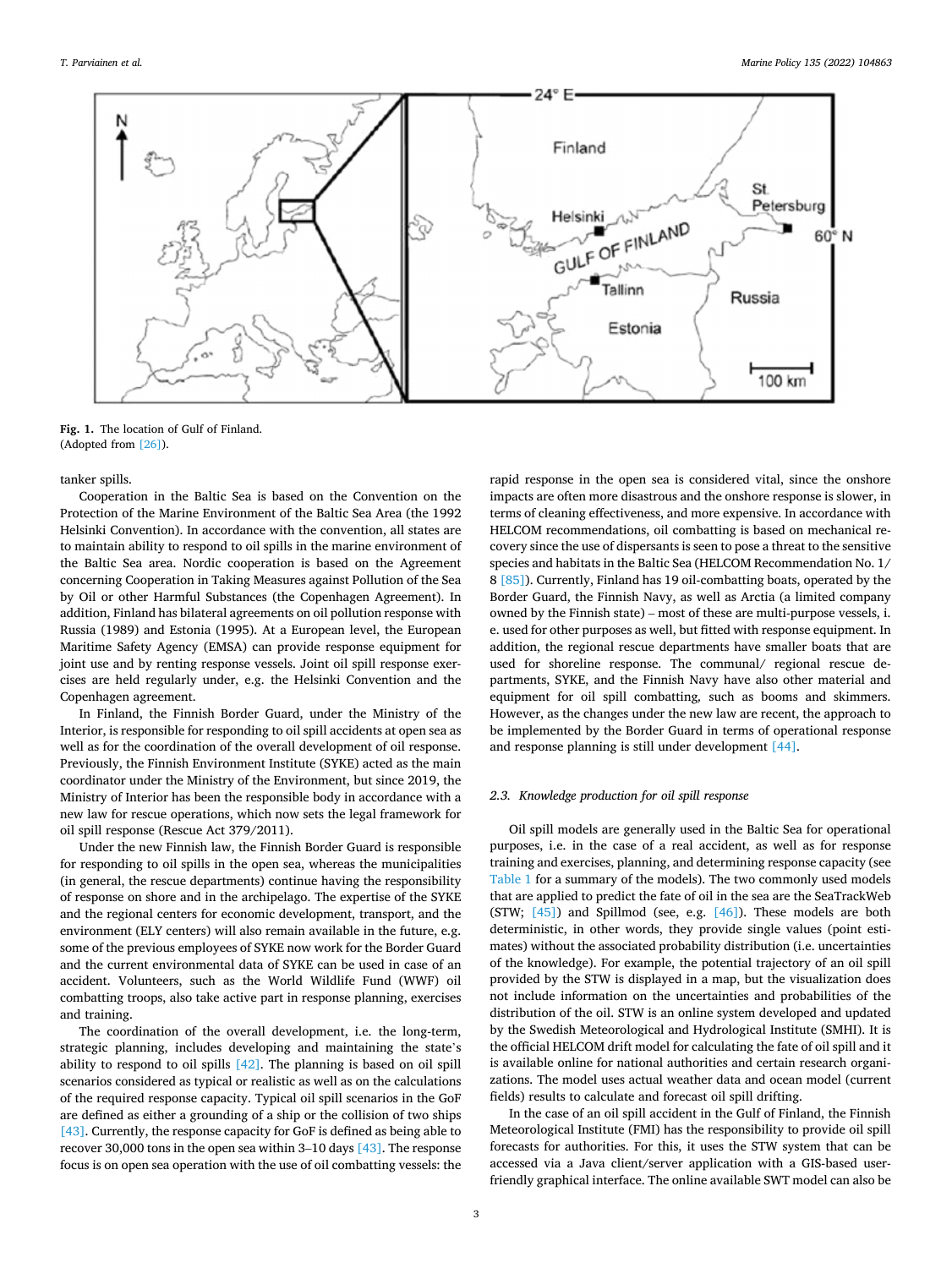#### <span id="page-4-0"></span>**Table 1**

Summary of models for oil spill response in the Gulf of Finland, Baltic Sea.

|                                  | SeaTrackWeb                                                                                                                                                                                                                                      | Spillmod                                                                                                  | Bayesian network models                                                                                                |
|----------------------------------|--------------------------------------------------------------------------------------------------------------------------------------------------------------------------------------------------------------------------------------------------|-----------------------------------------------------------------------------------------------------------|------------------------------------------------------------------------------------------------------------------------|
| Type of model                    | Deterministic, i.e. provides point estimates                                                                                                                                                                                                     | Deterministic, i.e. provides point<br>estimates                                                           | Probabilistic Bayesian network models                                                                                  |
| Input knowledge<br>required/used | Actual weather data and ocean model (current fields)                                                                                                                                                                                             | Statistical weather and riverine inflow<br>data                                                           | Empirical (observational) data, literature,<br>model simulations, and expert opinion                                   |
| Purpose                          | Calculates and predicts oil spill drifting. Combined with ecological<br>knowledge (BORIS database)                                                                                                                                               | Simulates trajectory of oil                                                                               | Research models to explore, e.g. response<br>effectiveness and ecological impacts; can be<br>used for decision support |
| Use                              | For operational purposes, e.g. to predict the oil trajectory in the<br>case of a real accident. Exercises and training; to identify illegal<br>polluters by backtracking. Used by the Finnish Meteorological<br>Institute and response operators | Mainly used for planning of long-term<br>response capacity by the Finnish<br><b>Environment Institute</b> | Mainly used for academic purposes                                                                                      |

used directly by the response operators themselves. Operators generally access SWT through BORIS 2.0, an online system that offers real time information for response operations and currently includes e.g. information on the location of threatened species on the coast. The BORIS 2.0. system offers information on predicted oil trajectory (SWT data) as well as on the protected areas, aids communication during response, and helps documentation for compensation of damage. SWT/ BORIS 2.0 can also be used for training and capacity planning. Operators often access STW simulations through BORIS during exercises and training, including national (e.g. the Border Guard training together with the regional rescue departments and/or with volunteers), bilateral (with Estonia, Sweden and Russia), and international exercises (e.g. the BALEX Delta under the HELCOM agreement or Arctic water exercise in Oulu under the (Agreement on Cooperation on Marine Oil Pollution Preparedness and Response in the Arctic (MOSPA) and the Copenhagen agreements). STW can also be used to identify illegal polluters: STW can be combined with HELCOM Automatic Identifcation Systems (AIS) data to backtrack which ships have passed the track of the oil spill and find possible polluters under the observed wind and current settings.

Unlike STW, SpillMod does not offer real-time information, but generates trajectories using historical meteorological and hydrological data. The user can choose the input parameters oneself, such as, weather, direction of wind or even the assumed effectiveness of the response vessels and equipment (in percentages). SpillMod has mainly been used by SYKE for long-term planning and risk assessments to defne the appropriate level of Finnish response capacity, e.g. to demonstrate the scale of accidents and their spatial and temporal dimensions.

In addition, Bayesian networks (BNs, also known as Bayesian belief networks, (e.g. [\[47\]](#page-12-0)) have increasingly been used by researchers for modelling oil spill risk response in the GoF (see, e.g.[\[48\]](#page-12-0) for a review on BN models for response): BNs have been applied to predict oil spill occurrence and trajectory [\[49\],](#page-12-0) but in addition, BNs have recently been utilized to assess the environmental impacts of an oil accident (e.g. [\[26,](#page-11-0)  [50\]\)](#page-11-0), as well as offshore and onshore response effectiveness and  $cost\text{-}efficiency [35,51,52]$  $cost\text{-}efficiency [35,51,52]$ . Most of the models exclude ice conditions, but Lu et al. [\[53\]](#page-12-0) have also assessed the effectiveness of mechanical recovery in winter conditions in the Gulf of Finland.

In comparison to deterministic models that do not express the uncertainties related to the system being modelled, BNs [\[47,54\]](#page-12-0) express uncertainty in the form of conditional probability and depict *subjective*  probability. BNs are often displayed as directed acyclic graphs (DAGs) and typically consist of a qualitative and quantitative part [\[54,55\].](#page-12-0) The qualitative part describes the modelled system with the use of nodes (uncertain variables) and links (the probabilistic dependencies between the variables). The model can be quantifed with the use of conditional probability tables (CPTs). BNs permit quantifying the uncertain dependencies of the modelled system even when data are scarce as they allow integrating different types of knowledge, e.g. empirical data, literature, data simulations, and expert opinion. A BN consisting of random variables can be used to explore the effect of a variable on the other variables in the direction of the links. By adding variables that can

be controlled (e.g. managerial decisions that can be implemented) and variables related to utility, loss, or preference, a model can be used to support decision-making. Such infuence diagrams have been suggested as useful for decision support as they depict uncertainty and the interactions between system variables, including decisions and outcomes, in a visual and transparent manner [\[92,48,56](#page-12-0)–59].

## **3. Theoretical framework and methods**

## *3.1. Boundary objects*

The role of science and how it can best support policymaking has been subjected to a vast debate: the rather naïve idea that knowledge translates to policy in a simple and linear manner has been widely criticized by, e.g. the notions of Mode 2 knowledge [\[60,61\]](#page-12-0) and post-normal science [\[62\]](#page-12-0). The need for exploring the diversity of ways in which science and policy interact, therefore, remains clear.

In this study, we apply the concept of boundary object to study if and how modelling tools can help to connect science and policymaking. The theoretical concept of boundary object was frst introduced by Star and Griesemer [\[16\].](#page-11-0) The concept is used to describe hybrid constructs that link elements of different "worlds", such as science and policy, and that integrate multiple types of knowledge and action [\[15,17,18,63\]](#page-11-0). In order to do so, boundary objects should be "plastic enough to adapt the local needs and the constraints of the several parties employing them, yet robust enough to maintain a common identity across sites" ([\[16\],](#page-11-0) p. 393). This interpretive fexibility means that the objects may have different meanings in different worlds; this allows for negotiation and exchange of knowledge without the need for consensus [\[64,65\]](#page-12-0).

Common types of boundary objects in environmental governance include, e.g. scenarios, simulation models indicators (e.g. ecological indicators), and tools based on GIS (geographic information systems). Boundary objects are useful tools in environmental governance as they represent a shared meaning that 1) can enhance the credibility, saliency, and legitimacy of knowledge [\[63\]](#page-12-0), and 2) help representing, learning, and transforming knowledge [\[15,17\].](#page-11-0) Boundary objects can also empower participants in problem solving [\[59\]](#page-12-0) and promote confict resolutions and collective decision-making  $([66]; d'[19,67])$  $([66]; d'[19,67])$  $([66]; d'[19,67])$ .

Model based decision-support tools are increasingly applied in natural resources management and decision-making processes for addressing complex socio-ecological challenges [\[63,68\]](#page-12-0). However, not all models are boundary objects per se. For boundary objects to be effective, they must have both the capacity to represent and share multiple types of knowledge from different domains and interests at 'stake' [\[17,69\]](#page-11-0) as well as generate opportunities to transform knowledge to action [\[15,63,64,70\].](#page-11-0) According to Carlile [\[17,18\]](#page-11-0) boundary objects need to be able to provide different actors with a common syntax for communication (traverse syntactic boundary), translate their knowledge by learning of knowledge differences and dependencies and creating shared meanings (traverse semantic boundary), and transform knowledge to create common interests (traverse pragmatic boundaries).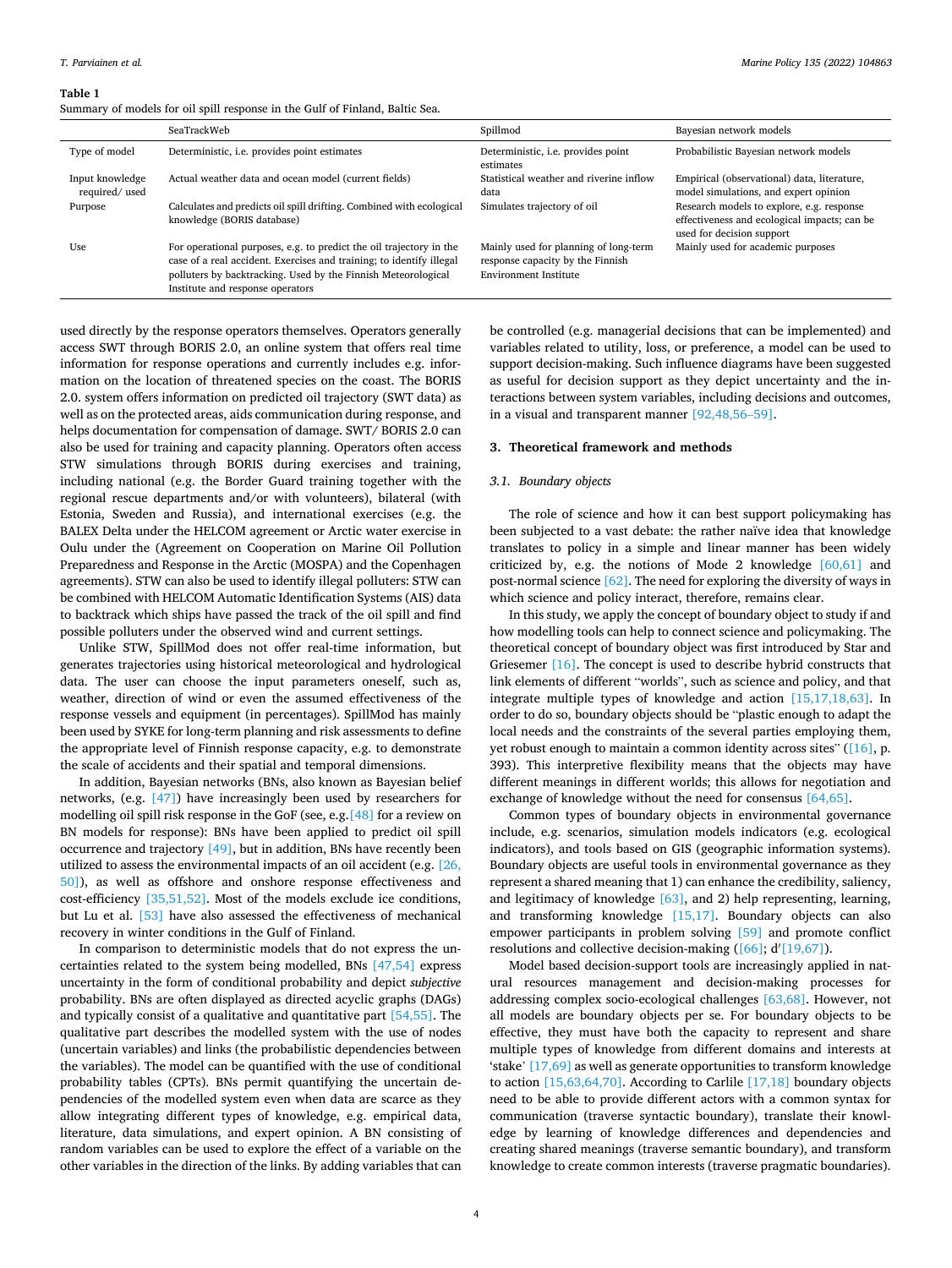<span id="page-5-0"></span>In other words, including managers/practitioners, policymakers, and other stakeholders (such as non-governmental organizations, businesses, citizens, and local communities) as well as multiple types of knowledge (scientifc, expert, local, traditional, and indigenous, etc.) is necessary for models to cross syntactic, semantic, and pragmatic boundaries.

Models can be said to become boundary objects because of their affordances  $[71]$ , i.e. the possibilities for action  $[15,19]$ . The affordances enable or constrain the capacity of models to sustain different interpretations and support learning [\[19\]](#page-11-0). Franco [\[15\]](#page-11-0) suggests that model affordances are necessary to sustain the capacity of boundary objects to both represent knowledge as well as turn knowledge to action. According to Franco [\[15\]](#page-11-0), the necessary affordances include:

- **tangibility**  the ability to make different types of knowledge *visible*  and easily perceived, e.g. making domain-specifc knowledge tangible and available for group discussion and negotiation:
- **associability**  the ability of the model to be easily *associable,* e.g. the capacity of the model to relate to its content based on shared attributes, which allows for exploring uncertainties, i.e. identifying knowledge differences and dependencies:
- **mutability**  refers to the *fexibility* of the model and how easy it is to update the model, i.e. the ability to modify the content of the model as new knowledge becomes available:
- **traceability**  the ability of a model to relate its contents temporally and structurally and to allow *for collecting and sharing knowledgerelated discussions and negotiations*, and:
- **analysibility**  the ability of turning the model input to *action*, e.g. calculating the impact of different policy choices.

Boundary objects are dynamic [\[19\].](#page-11-0) The affordances of boundary objects are shaped by the relational practices and networks through which they are produced and vice versa, i.e. boundary objects infuence how science and policy interact. The characteristics of boundary objects are hard to sustain as the problems and people change over time and space [\[18\]](#page-11-0).

#### *3.2. Methods and material*

A case study approach was chosen to explore how models work as boundary objects in the context of oil spill risk governance in the GoF, Baltic Sea. The analysis draws on semi-structured interviews as well as on document analysis of government reports and scientifc literature. In total, sixteen semi-structured interviews (each between 50 and 120 min) were conducted between the years 2019–2020. The first set of interviews included university researchers who work/ have worked on BN risk models (Helsinki and Aalto Universities or previous university employees,  $n = 6$ ), the second, practitioners/ administrators (the Finnish Border Guard, SYKE, the Finnish Navy, the Helsinki Rescue Department, WWF Finland, the Finnish Transport and Communications Agency (TRAFICOM),  $n = 6$ ), and the third, the relevant policy-makers (Finnish Ministry of Environment and Finnish Ministry of Interior,  $n = 4$ ). The number of professionals working on matters related to oil spill response in Finland is relatively low, which facilitated the identification of interviewees. We used purposeful sampling and snowballing method to identify the best available and information-rich experts. The interviewed practitioners and policy-makers all work in the key organizations involved in oil spill response in Finland and either use the response models or are familiar with the models. The anonymity of the interviewees was guaranteed by means of a coding system: researchers interviewed were annotated as R1- R6, the practitioners as P1-P6, and the policy-makers as D1-D4.

The set of questions refected the roles and background of the different groups (modelers, practitioners/ administrators, and the policy-makers) and differed slightly depending on the group. The questions for the modelers focused on 1) the models and model

construction (e.g. what are the models for, what type of data was used, who was involved in the modelling process, what are the assumptions behind the models), 2) the uncertainties related to the models (e.g how is uncertainty taken into account when models are developed), and 3) the use of models in decision-making context (e.g. how they see the models are currently used, what are the perceived advantages/ limits of the models in terms of the use of models or model results). The questions for the end-users (the practitioners/ administrators and policymakers) focused on the role of science in response planning and operations and more specifcally on the scientifc models, e.g. what models are currently used and how, if and how uncertainty related to the models is taken into account, as well as the perceived benefts and challenges related to the models used. The interviewees were also asked to identify current knowledge gaps.

The interviews were recorded and transcribed. The data were coded and analyzed with a qualitative data analysis program (Atlas.ti 8). The analytical themes were both deductively and inductively defned. The interview material was frst categorized by predetermined codes based on the interview structure and then according to themes that arose from the interviews (based on the frequently occurring themes and words as well as contradictions in the material).

The results (Section 4) provide a synthesis of the interview results and the views of interviewees rather than a full comparison of the views of the different groups interviewed. We have, however, used the coding system to indicate the group where we considered it as relevant and appropriate. The results first assess the use and usability of SeaTrackWeb and SpillMod by examining the different affordances associated with these operational models. The second part analyzes the Bayesian network models and the affordances. We analyzed the current as well as the potential capacity of the affordances associated to the models. The levels (weak, moderate, high) were assigned based on the subjective opinion of the authors and were analyzed by the frst author and then verifed by the other two authors. We also provide a summary of the main knowledge needs as identifed by the researchers, practitioners, and the policymakers.

### **4. Results**

## *4.1. The use and usability of the operational models*

## *4.1.1. SeaTrackWeb*

Based on our analysis, the SeaTrackWeb model/BORIS system is a **tangible** model in the sense that it makes different types of data and technical information visible and allows for interaction between different response operators (see [Table 2](#page-6-0) for summary of the affordances associated with the models). In other words, the model utilizes e.g. weather data and ocean models to calculate oil spill drifting in the sea [\[45\]](#page-12-0). The results are visualized and displayed as maps with the use of a GIS-based graphical interface, which makes the model results easily understandable. The practitioners noted that the model results aid response operators to e.g. plan where to move units (such as oil booms and combatting vessels) to protect the shorelines most likely to be affected by oil. As noted before [\(Section 2.3](#page-3-0).), the FMI uses STW and is responsible for providing oil spill forecasts for the response authorities in case of an accident. The operators can also interact with the STW model themselves; the online model can be used directly by the operators through the BORIS 2. O online system.

We also suggest that the BORIS system can be considered to have high **analysibility** (the ability of turning the model input to action) as it has been developed by the Finnish Environment Institute in cooperation with a wide range of partners including, e.g. the response operators, FMI, TRAFICOM, SMHI, and EMSA. To ensure it meets the needs of the end users, the partners have been involved in testing the application, e.g. through various workshops and training (P2).

In some sense, the BORIS system also has high **traceability** (the ability of a model to relate its contents temporally and structurally that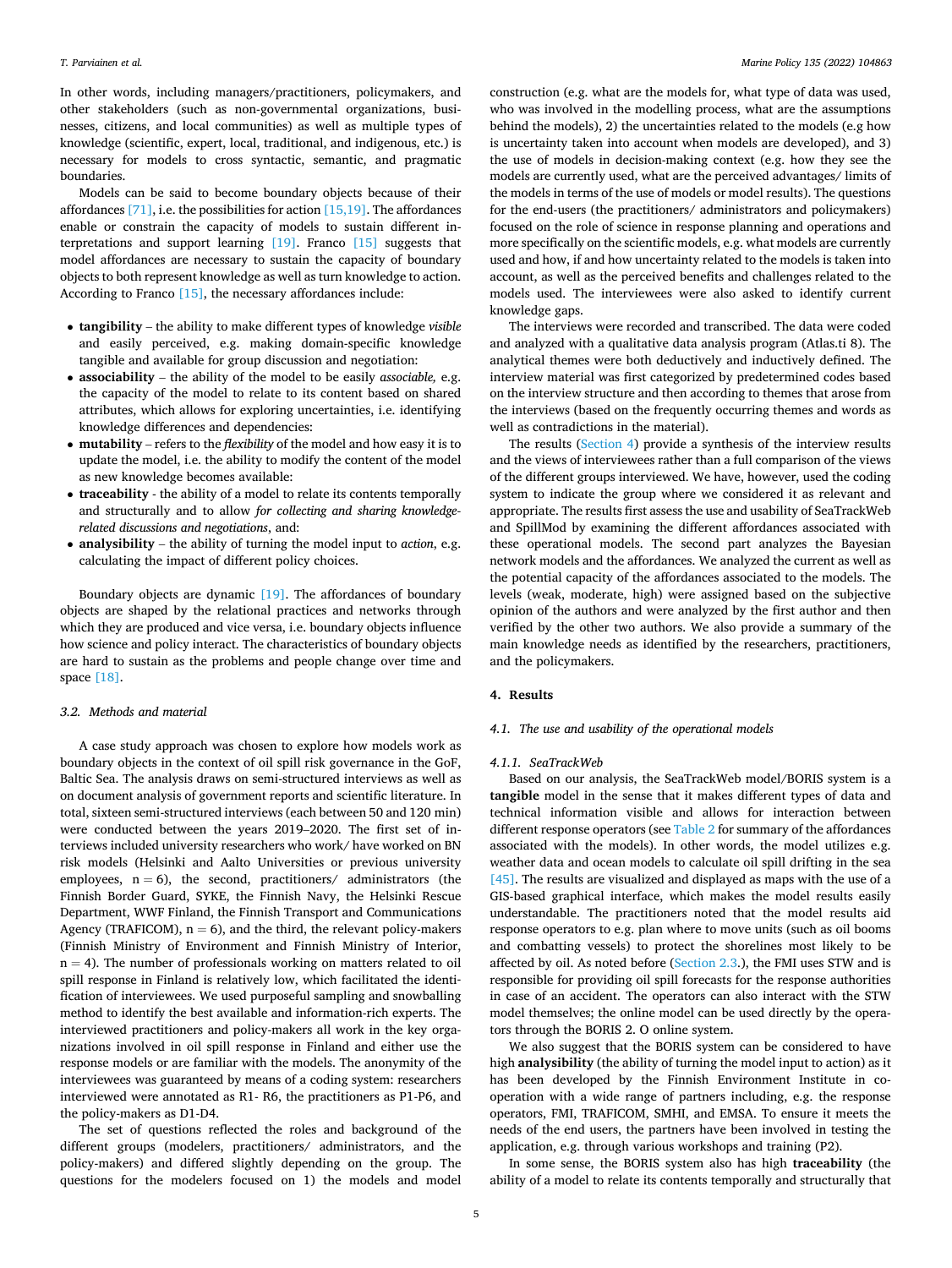#### <span id="page-6-0"></span>**Table 2**

Summary of the models and the associated affordances (both current use and potential capacity). **High capacity** = the capacity allows for the model to be used by practitioners (P) or policy-makers (D) or the model has been developed for specifc need/use; **moderate** = the capacity allows for the model to be used to some extent or has some potential to be used by P and D;  $low =$  the model is not used by P and D and it has low potential to be used by P and D.

|                                         | Seat rackWeb<br>(STW)                      | SpillMod                                   | Bayesian<br>networks (BNs)      |
|-----------------------------------------|--------------------------------------------|--------------------------------------------|---------------------------------|
| Tangibility (ability to<br>make domain- | Moderate<br>capacity in                    | Moderate<br>capacity in                    | Low capacity in<br>current use; |
| specific knowledge<br>visible)          | current use;<br>High potential<br>capacity | current use;<br>High potential<br>capacity | High potential<br>capacity      |
| Associability (ability                  | Low capacity in                            | Low capacity in                            | Moderate                        |
| that allows for                         | current use;                               | current use;                               | capacity in                     |
| exploring                               | Moderate                                   | Moderate                                   | current use;                    |
| uncertainties)                          | potential                                  | potential                                  | High potential                  |
|                                         | capacity                                   | capacity                                   | capacity                        |
| Mutability (flexibility                 | Low capacity in                            | Low capacity in                            | Moderate                        |
| of the model)                           | current use:                               | current use:                               | capacity in                     |
|                                         | Moderate                                   | Moderate                                   | current use;                    |
|                                         | potential                                  | potential                                  | High potential                  |
|                                         | capacity                                   | capacity                                   | capacity                        |
| Traceability (allows                    | Moderate                                   | Low capacity in                            | Low capacity in                 |
| for sharing                             | capacity in                                | current use:                               | current use;                    |
| knowledge-related                       | current use;                               | Moderate                                   | High potential                  |
| discussions and                         | High potential                             | potential                                  | capacity                        |
| negotiations)                           | capacity                                   | capacity                                   |                                 |
| Analysibility (ability of               | High capacity in                           | High capacity in                           | Low capacity in                 |
| turning model input                     | current use;                               | current use;                               | current use;                    |
| to action)                              | High potential                             | High potential                             | High potential                  |
|                                         | capacity                                   | capacity                                   | capacity                        |

allows for surveying and collecting knowledge-related discussions and connections) as the system also allows for combining ecological data, e. g. data on conservation zones, with oil spill trajectories. According to the practitioners, different administrative bodies have also contributed to the establishment of the BORIS data bases including e.g. ecological data from different research projects, weather information from FMI, and oil trajectories from SeaTrackWeb.

However, the **associability** (the capacity of the STW model/BORIS system to relate to its content based on shared attributes, which allows for exploring uncertainties) remains low. The analysis indicates that STW poorly refects the uncertainties related to the models as well as the knowledge differences. This also limits the traceability of the model as knowledge related to the uncertainties is not collected for discussions and negotiations. While the STW seems to be able to connect the domains of both research and operational decision-making, their use still has some serious limitations in terms of functioning as boundary objects, such as the failure of the model to "accurately" represent the real-life and their inability to account for different sources of uncertainty and ambiguity (such as multiple knowledge types and the potentially differing perceptions among the various stakeholders concerned) (see [Section 3.1](#page-4-0)). Deterministic models are widely used for planning and training and the practitioners found the models helpful, but in some cases, the model results might end up being "ignored" (P4) as oil combatting is challenging and full of uncertainties. According to the practitioners (P), this was due to multiple factors. For example, as situations change rapidly, the effectiveness of the response equipment can be signifcantly reduced by number of factors, such as, the location of the oil spill, the oil type, the season, the weather conditions, and technical failures of combatting equipment. Also, as noted by the practitioners, ice cover was also seen to greatly reduce response effectiveness; yet STW or SPILLMOD models are not suitable in ice-covered conditions. The practitioners considered also other sources of uncertainty: they mentioned uncertainties related to the effectiveness of response in terms of new oils (LNG and biofuels) as well as the incertitude related to oil drifting with underwater currents.

The results indicate that the use of models for onshore response was found especially problematic due to a high level of uncertainties. In general, the practitioners saw that models can help in prioritizing and protecting, e.g. certain vulnerable habitats or environment, but that the credibility (and consequently the usability) of models for shoreline operations can be low as explained by one of the interviewees:

"It (SWT) is good for open sea operations, but the closer you get to the shoreline, the usability becomes crap…(the models) don't work on our shorelines, because it's so scattered. For example, in front of Oulu, there can be 10–20 km wide ocean whirls, which don't move like the model would predict and that can be fatal if you are in an area the size of few square kilometers and the oil does not move according to the model results." (P3).

## *4.1.2. SpillMod*

The results suggest that SpillMod is also a visual and **tangible** tool. The results show that the model have also high **analysibility;** when SYKE was the responsible body for cooperating oil spill response in Finland, SpillMod was also used by SYKE for long-term planning and risk assessments to determine the appropriate level of response capacity ([Section 2.2\)](#page-2-0). However, the interview results indicate that SpillMod has not been applied by different response practitioners for knowledge sharing, learning, and negotiating, i.e. its **traceability** remains low.

Further, as with STW, **the associability** of SpillMod is limited; as noted by some of the practitioners, the model poorly reflects the key uncertainties related to the planning for the right size of response level (including, e.g. number of boats, size of boats, and location of boats) and the effectiveness of response measures. As noted by one of the practitioners (P3), the response effectiveness of the current measures has been found to be alarmingly low as shown by new research, such as the OPENRISK report [\[96\],](#page-12-0) where instead of only one model, a combination of four different models was used to calculate the response effectiveness. For example, while the measures may be effective in good weather conditions, accidents occur most likely in bad weather conditions when the response effectiveness can be relatively low [\[96\].](#page-12-0) The respondent (P3) also noted that the oil-water emulsifcation was seen as a major challenge. The volume of emulsifed oil can be multiple times larger than the volume of the spilled oil, resulting in "catastrophic amounts" of pollution (P3). As suggested by one of the practitioners: "the assumption that we can deal with 30,000 t in three days, in fact, never holds true…it is impossible to conduct the operations that effectively" (P3). Consequently, one of the practitioners described that Finland's capacity planning based on SpillMod is "theoretical", "simple", and even as "hogwash" (P3). In sum, the results suggest that even with the relatively high level of response capacity that Finland has compared to many other Baltic Sea countries, the response effectiveness is highly uncertain due to various factors.

The ineffectiveness of the response equipment and the large uncertainties are also recognized by the policymakers (D), who highlighted the importance of prevention over response (e.g. AIS, routeing schemes, VTS, and GOFREP). However, the results illustrate that SpillMod (as well as STW) can be seen to have low fexibility and updatability, i.e. **mutability**. Based on the results, we suggest that new information related, e.g. to the uncertainties, has not translated to changes in practices or policy paradigms, but the governance objectives, measures, and methods have become in a way "locked" and the policies remain predetermined. For example, despite the uncertainties related to response effectiveness, the focus under the Border Guard has stayed strongly on mechanical recovery onshore and maintaining a strong response vessel fleet (see also [Section 5.1\)](#page-8-0).

## *4.2. The use and usability of Bayesian network models*

According to the modellers interviewed (R), the strength of BNs lies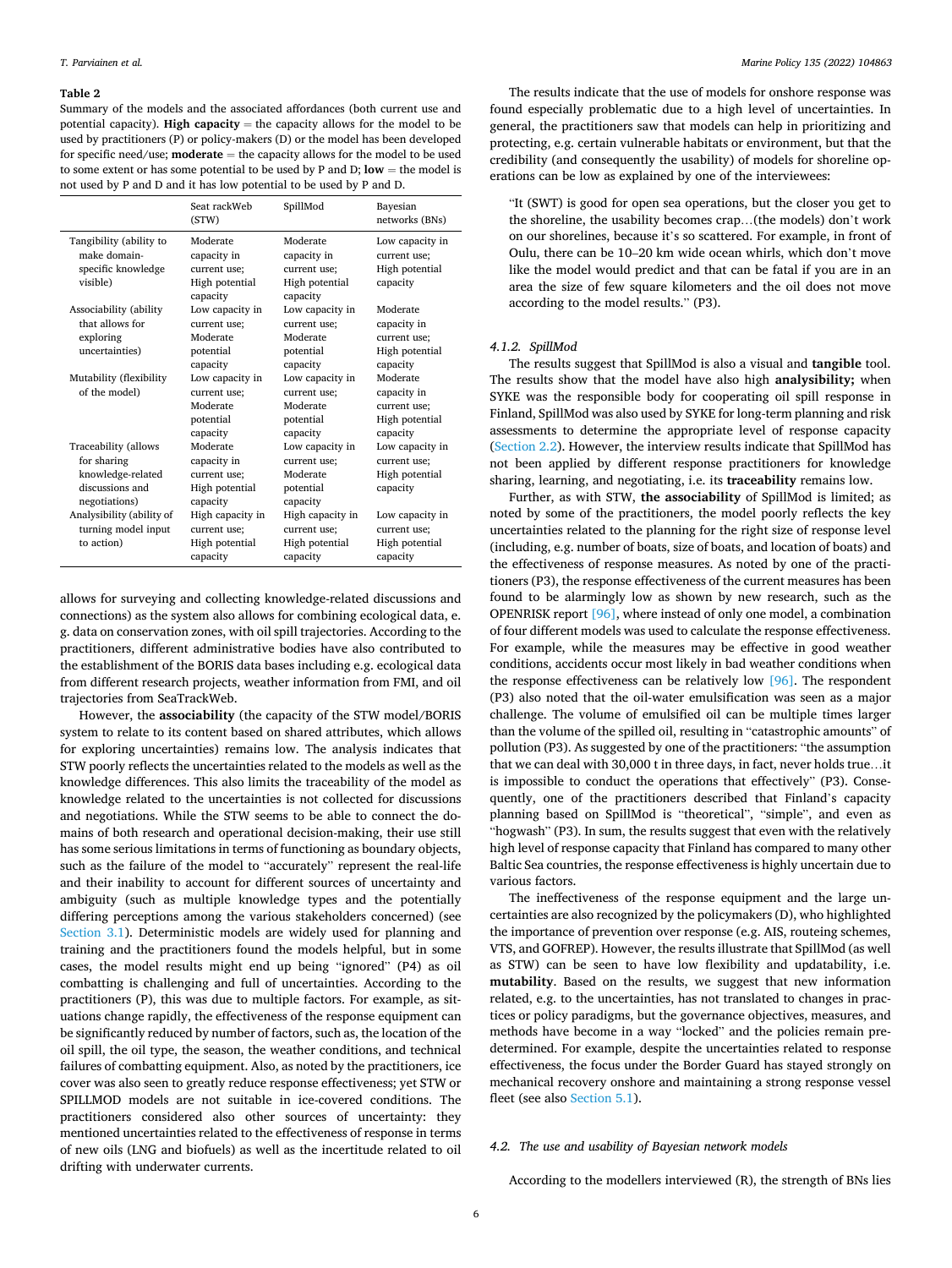in visualizing domain-specifc knowledge and addressing uncertainty in an explicit, probabilistic, manner. Thus, their potential for **tangibility**  and **associability** can be considered high (see [Table 2](#page-6-0) for summary of the affordances associated with the models). Indeed, the researchers highlighted that BNs provide new, visual, ways to model complex risks and that they therefore can be useful for practitioners/policymakers: all researchers considered that BNs allow for explicit treatment of uncertainty, which should be an important part of oil spill risk models, as well as risk assessment and management (see also [Section 2.3\)](#page-3-0). For example, the researchers highlighted that when assessing ecological risks, further attention needs to be paid on the unevenly distributed risk to coastal and marine species as well as habitat types, and that the accident probabilities and/or transport trajectories are not enough, but models need to also consider the consequences of spills to species and the related uncertainties ([\[72\]](#page-12-0); Helle 2015).

BNs are also **mutable**; the researchers noted that the models can be easily updated as new knowledge becomes available. Thus, they can support iterative learning by building on previous models. For example, models for oil spill trajectories can be further developed to study spatial risks [\[48,73\].](#page-12-0) Therefore, BNs can support adaptive and iterative management and governance of risks.

Further, the results indicate that the potential for knowledge sharing for discussion and negotiation **(traceability)** is high. While data related to complex risks are often limited, BNs allow for quantifying risk models based on existing data as well as expert knowledge (R1; R2; R4). Indeed, in many of the BN models, the knowledge of end users, i.e. practitioners, was included in the models, and the researchers often saw that the models "depict" the knowledge of the experts (R1; R2). BN models can also support the inclusion of wide range of stakeholders in modelling processes (e.g. [\[74\]\)](#page-12-0) as BN models allow for the utilization of different types of knowledge sources. Similarly, in terms of **analysibility**, many of the interviewed researchers focused on the potential use of BNs for oil spill risk assessment and management, for example, the researchers viewed that the use of infuence diagrams including decision and/or utility nodes make BNs suitable for decision-making analysis, e.g. identifying and comparing different decision alternatives and their effectiveness in reaching management objectives (R1; R4) (see also [Section 2.3.](#page-3-0)).

Currently, however, the models have not been able to connect the worlds of science and policymaking and the analysibility of the models in practice, i.e. their use outside of academia, has remained low. The results demonstrate that knowledge generated by BN models has been integrated in the BORIS system. In general, however, when asked about if and how BNs have been used outside academia, the researchers tended to highlight the benefts of the BN models, but were unable to give concrete examples of how the research or the models themselves have actually been utilized. Some researchers noted that even though BNs are not directly used by practitioners, the model results may have had indirect impacts on particular policy outcomes. Yet, only few examples were given, e.g. one researcher assumed that research has played a role in the promotion and adoption of the Enhanced Navigation Support System [\[95\],](#page-12-0) a system that aims to increase safety of shipping by allowing vessels to send their route plans in advance to marine traffic authorities. The possible infuence of BNs on the decision of SYKE not to acquire new response vessels was also discussed by some of the respondents; the researchers focused especially on the paper by Helle et al. [\[35\]](#page-11-0) that indicated that preventive measures are more cost-efficient than large investments in expensive new vessels. However, there is no evidence that a specifc Bayesian model had infuenced the decision, and the Border Guard still considers the Finnish response capacity in terms of the combatting vessels as insufficient  $[42,75]$ .

The results show that the practitioners (P) and policymakers (D) interviewed were largely unaware of the BNs risk models / research. The ones who were familiar with the models were previous project partners with the researchers. The interviewed researchers noted that end users are often only interested in point estimates of uncertainties, i.e. "is it plus or minus" (R4), which makes the use of probability estimates challenging in practice. Also, while much of the research related to BNs was carried in different projects with multiple partners outside the academia, the interaction between e.g. university researchers and SYKE remained low (see [Section 5\)](#page-8-0).

In sum, even though BNs have been increasingly applied for the modelling oil spill risks in the GoF, there is a lack of extensive interaction between the researchers and end-users and the research results have not been effectively "picked" up by the potential end users outside academia. Thus, the use of BNs as boundary objects has remained limited.

For example, research on BNs was typically carried under different projects with multiple partners. The project-based research has, however, resulted poorly in knowledge integration between the different partners (R4). The results indicate that the project- based research can be highly fragmented and any meaningful interaction between the project partners remains relatively limited (R4). For example, as the researchers noted, most of their work was carried out under different projects, but the projects usually only last a few years, after which there is no analysis or monitoring on how the actual project results have been utilized.

Also, while projects can involve various partners, in reality, the work may be divided into smaller packages and carried out separately by the partners (R4). For example, one of the researchers noted that while one worked in project involving both the University of Helsinki and SYKE, the research as well as the results presented in the project fnal seminar were a surprise for the other project partners. The interactions during the project were not continuous but occurred in a haphazard manner (R4). While the researchers acknowledge the need for more interactions, one noted that: "it easily ends up so that the policymakers are in place and the scientists in another and there is no possibility (to interact)" (R4).

Further, the level of understanding of policymaking processes differed among the researchers: as noted above [\(Section 4.1](#page-5-0).) while some researchers had worked together with relevant policymakers, some researchers lacked the understanding of the policy-making process, e.g. they were unable to identify the most relevant end users of their models or the most relevant legislations related to their work:

"I think there are some gaps – for policy, at least I don't know really, well first you need to define what is policy... we don't know if some accident happens then what is the policymaking procedure or what are the policies, what are the available systems…how do you say, I just feel like there is a gap" (R6).

Additionally, those researchers who have been in closer contact with end users before, felt that they no longer knew the relevant policymakers /practitioners as the Border Guard, not SYKE, is now the responsible authority for oil combatting. For example, one of the researchers noted that:

"I don't know what the situation is now, we have had nice cooperation with SYKE, but now that the situation has changed under the new law, I don't know who to contact and what is the current approach adopted by the Border Guard" (R1).

While the researchers lacked understanding of the policymaking processes, the practitioners and policymakers had some difficulties to understand the models. In terms of BNs, the practitioners noted a lack of in-depth knowledge about the models and model variables, e.g. why the specific variables were chosen and what the different variables stood for, or how the selected variables were weighted and quantifed (P2). For example, referring to one of the example models provided, one of the practitioners commented:

"For example, here it says "oil type" and what I am interested is what this node includes and how the model deals with it, if we say we have heavy oil or diesel then that affects everything, but how does the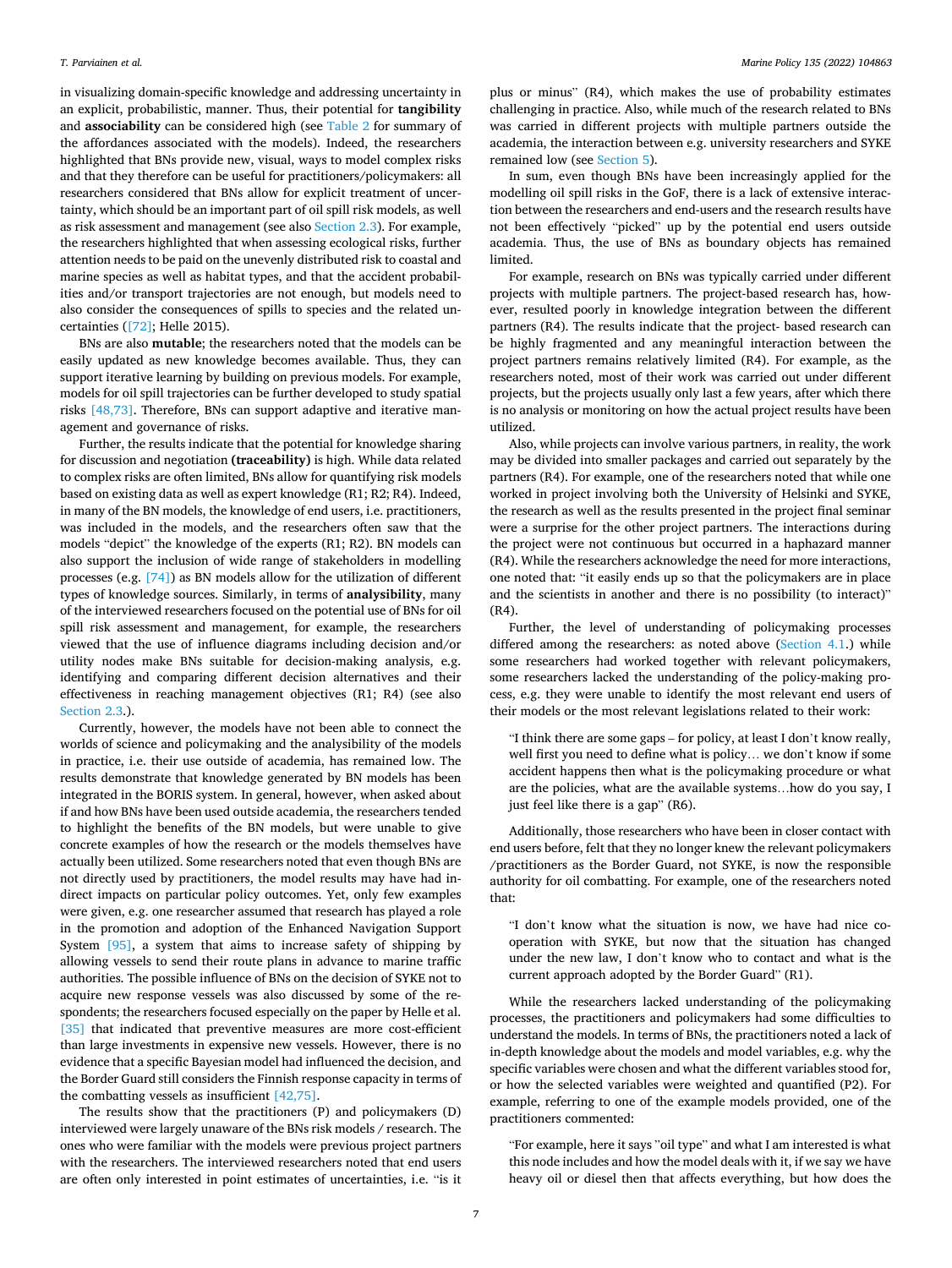<span id="page-8-0"></span>model weight that – will the model say that heavy oil is the worst of all or diesel or where does that come from?" (P2)

One of the interviewed researchers argued that such in-depth knowledge may not be necessary for the practitioners and that the modelers may provide help in the actual use of the models (R1). Still, complex models require a high level of expertise, and our results suggest that they must be used in a co-operative process between the scientists and the end users. Otherwise, they may be too diffcult to employ in an operational context of limited time and resources. Models that are "too" complex, therefore, may alienate the different stakeholders from each other rather than bringing them closer together. Usable models would need to be sufficiently complex to represent the system in an adequate manner but still remain accessible to non-expert users [\[13\].](#page-11-0)

We also identifed some future research needs and knowledge gaps based on the interview results (Table 3).

The researchers focused on improving models and highlighted the need for, e.g. integrated models (combining, for example, oil spill trajectory models with the consequences of response effectiveness) as well as spatial and uniform analysis covering the whole of the Baltic Sea as the current work mainly focuses on the Gulf of Finland. Future needs also included further research on the effectiveness and cost-beneft analysis of different response measures and the ecological impacts of potential oil spills. New models especially for iced conditions were called for. In addition, the researchers pointed out the need for research on how to improve expert elicitation (Table 3).

While the practitioners highlighted the need for operational models, the policymakers focused on long-term, strategic decision-making and risk assessment models. However, in general, the practitioners and policymakers identifed common knowledge needs, including models for new fuels (such as liquefed natural gas (LNG) and chemicals), models for iced conditions, and models including places of refuge and for postprocessing of spilled oil.

#### **5. Discussion**

## *5.1. How do the different oil spill models work as boundary objects in the science-policy interface?*

We have examined a set of affordances associated with boundary objects that enable collaborative mode of interaction and

#### **Table 3**

|  |  |  | The main knowledge needs identified by the participants. |  |  |  |  |  |
|--|--|--|----------------------------------------------------------|--|--|--|--|--|
|--|--|--|----------------------------------------------------------|--|--|--|--|--|

| Researchers   | Need for spatial / uniform analysis (covering the whole of Baltic Sea) |
|---------------|------------------------------------------------------------------------|
|               | Integration of different models (e.g. trajectory and consequences)     |
|               | Context specific models (increased precision)                          |
|               | Models for protecting species, habitats                                |
|               | Exploring recovery effectiveness                                       |
|               | Cost-benefit analysis                                                  |
|               | Models for iced conditions                                             |
|               | How to improve expert elicitation                                      |
|               | Risk communication                                                     |
|               | Interaction between policymakers and practitioners                     |
| Practitioners | Models for operational purposes                                        |
|               | Integration of different models (trajectory and consequences)          |
|               | Models for iced conditions                                             |
|               | Models for new fuels and chemicals                                     |
|               | Models for response effectiveness (especially for shore line)          |
|               | Models including safety ports (places of refuge) and post-processing   |
|               | of spilled oil                                                         |
| Policymakers  | Models for long-term, strategic decision-making and risk assessment    |
|               | Models for protecting species, habitats                                |
|               | Models for new fuels and chemicals                                     |
|               | Models for response effectiveness                                      |
|               | Models for iced conditions                                             |
|               | Models including safety ports (places of refugee) and post-processing  |
|               | of spilled oil                                                         |
|               | Risk communication                                                     |
|               | Interaction between researchers, policymakers and practitioners        |

communication leading to new knowledge, negotiation, and action. The results suggest that the potential of the existing oil spill models to act as boundary objects in the science-policy interface has remained limited as the models lack several of the important affordances. Most importantly, the models have not successfully integrated different types of knowledge (such as scientifc knowledge from different domains, multiple types of knowledge, as well as different risk perceptions and values) and have poorly transformed new knowledge to action, i.e. changes in operational practices or policy.

We recognize that the primary aim of the analyzed models has not been to act as boundary objects, i.e. as tools for integrating different types of knowledge and linking knowledge to action. The various model types are created for operational and strategic decision-making purposes. Some, like STW, are aimed for operational decision making after a spill, while many applications of BN have been made for strategic decision making like whether it makes sense to invest on a new oilcombatting vessel, or on better technology to be used to prevent a spill [\[35\]](#page-11-0). As such, we suggest that the models are useful and necessary for their own purposes. However, we suggest that the existing models remain calculative rather than transformative, i.e. different types of knowledge and the disagreements or alternative risk framings or solutions are not refected in the models. As a result, the models support existing, prior specific solutions instead of exploring alternative and innovative ways needed to manage and govern complex risks. Therefore, we suggest focusing on technical models alone is not enough when coping with complex risks and that new types of (participatory) models are needed to complement the existing models ([Section 5.2](#page-9-0)).

The results demonstrate that the currently used oil response models (STW and SpillMod), especially STW, are able to share and visualize different types of *technical* information for discussion and negotiation and turn their input into action. However, only scientifc knowledge is included and wider range of stakeholders (such as nongovernmental organizations, citizens, and local communities) has not been engaged in the process of identifying, assessing, and prioritizing oil spill risks. This limits their ability to identify knowledge differences and dependencies (uncertainties) as well as the ability of the models to survey and collect knowledge for discussions and negotiations. In addition, the models lack fexibility and have not supported well the integration of *new* knowledge into operational and decision-making processes. In sum, the models have failed to account for the uncertainty and ambiguity related to oil spill risks. Yet, the practitioners continue to rely upon STW and SpillMod to support response operations as well as risk assessment and management, instead of developing new modelling tools or methods to assess risks.

The study also demonstrates that BNs have high potential to act as boundary objects due to their ability to explore uncertainties as well their fexibility, however, the results of our study suggest that the response operators and policy-makers do not apply BNs and they also remain largely unaware of BN models. In other words, especially the ability of the models to turn their input into action remain low. This may be due to the fact that the funded projects have been focusing on the development of the models, rather than the training of end users. Yet, the researchers were highly optimistic of the potential of the BNs in informing policy-making and some researchers assumed that the model results have already infuenced policymaking concerning oil spill policy.

For now, only researchers and response experts have been involved in developing and constructing the BN models. We suggest that combining expert knowledge with data from literature and simulations is useful and necessary for assessing risks and exploring *uncertainties related to modelling procedures* (e.g. its inputs, parameters, and thereby outputs). However, only limited attention has been paid on interdisciplinary research (involving not only natural sciences, but also researchers from the felds of social sciences, law, economics, etc.) and the inclusion of extra-scientific stakeholders (stakeholders from outside the university) and knowledge types signifcantly limits the traceability and associability of the models, i.e. discussions on knowledge-related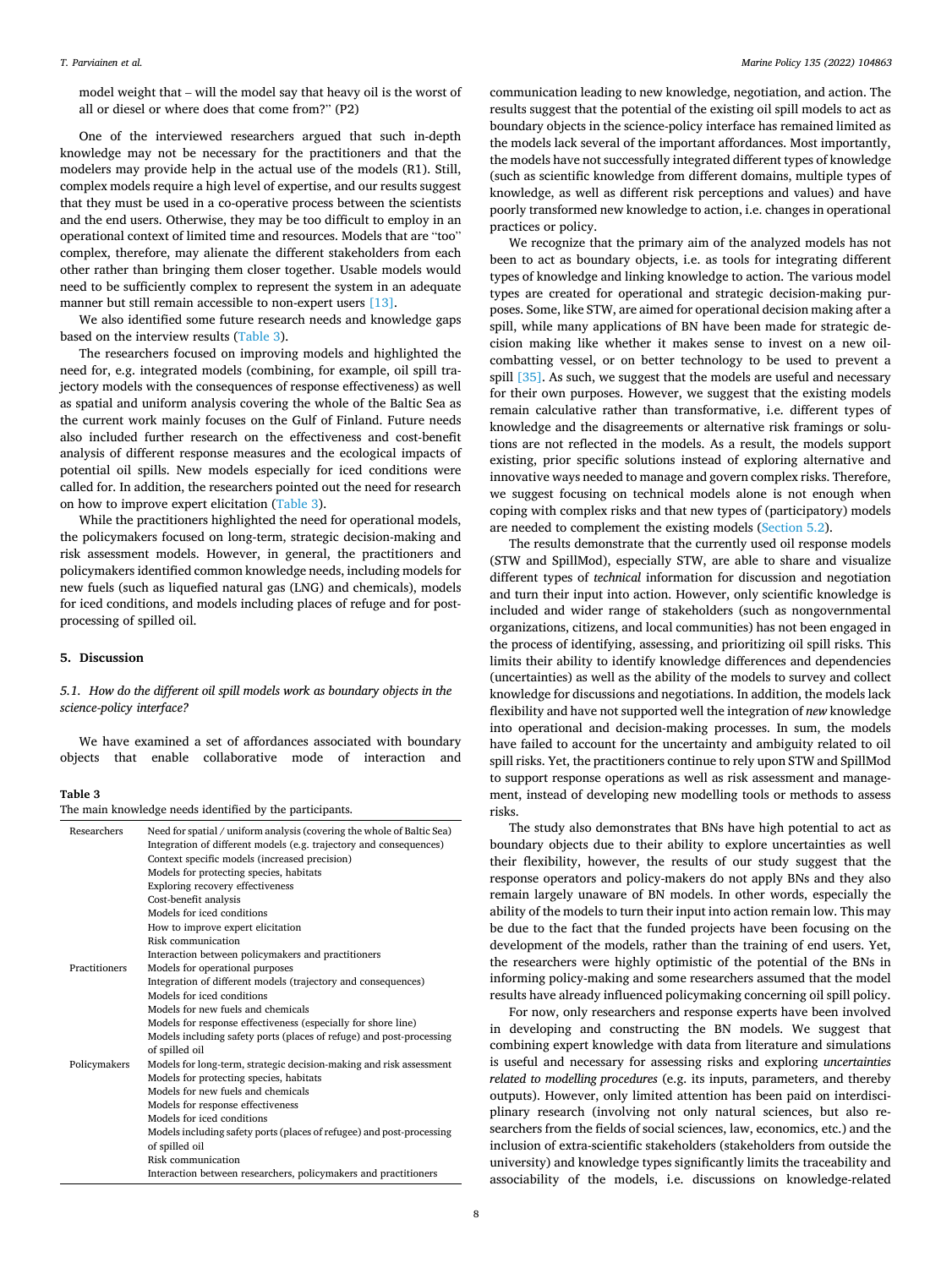*Marine Policy 135 (2022) 104863*

<span id="page-9-0"></span>*uncertainties and ambiguity related to decision-making*, such as risk perceptions and values of individuals.

## *5.2. How do the prevailing science-policy contexts affect the way the models are used?*

Model affordances (or the lack of affordances) may enable and support (or limit) knowledge exchange and shape the way science and policy interact. The results suggest that the affordances of tangibility and analysibility of the operational models have made the models useful for operational and decision making purposes, such as technical risk assessments. However, we suggest that models that support a greater plurality of affordances are needed for governing complex risks, such as oil spill risks. In this section, we discuss the potential of the models to be used as boundary objects in different types of science-policy contexts [\[6\].](#page-11-0)

Due to their ability to make different types of knowledge visible (tangibility) and to turn the model input into action (analysibility), the operational models have successfully been integrated in the decisionmaking context. This has implied a **linear knowledge transfer** from knowledge producers to the knowledge users [\[6\].](#page-11-0) The affordance of associability, e.g. discussion on uncertainties, does not seem to play a signifcant role in the use of operational models. The fact that the operational models do not account for uncertainties has not made the models redundant, i.e. they are still utilized by the practitioners. The response operators are aware of the uncertainties, but they complement the model defciencies by other ways of treating uncertainty, for example, experience and skills of the operators.

Also, as suggested by Franco [\[15\]](#page-11-0), different affordances are more central than others depending on the type of boundaries. For example, the ability of models to make knowledge visible and to relate their content based on shared attributes may be more important than the other affordances when working at the syntactic (information processing) boundary, i.e. when *transferring* or communicating knowledge and perspectives. In contrast, mutability, traceability, as well as analyzability are in a key role at *translating* knowledge and perspectives across semantic (interpretive) boundaries and *transforming* knowledge across pragmatic (political) boundaries [\[15\]](#page-11-0). Our study suggests that the operational models have only been able to transfer knowledge and perspectives. Therefore, we indicate the need for different type of models that also translate and transform the knowledge needed to support social learning among different stakeholders and turn new knowledge into action.

The BNs provide relevant information on uncertainties related to oil spill risks, however, they are not applied by practitioners or the policymakers. On one hand, this may be because the end users perceive the information as inappropriate, in other words, the researchers may be unable to provide end users with relevant and appropriate information (lack of affordances such as tangibility and associability). For example, models that are highly complex and lack transparency, may obstruct the use of information, or even lead to science and policy operating in silos, as "autonomous spheres" [\[6\].](#page-11-0) On the other hand, end users may perceive the information as appropriate and relevant, but it is not used due to diverse reasons. The end users may be unable to make use of the results due to missing skills or capacities to use the models or their results, or they may have unreasonable expectations of what science can deliver. There may also be institutional constraints, political stakes and power distributions, and other obstacles that constrain the use of the models or their results [\[9,76\].](#page-11-0)

In order to bridge the gap between producers and users, the interviewees, in general, focused on measures such as improving the userfriendliness of the models, as well as improving communication and reinforcing interaction between the knowledge producers and users. Second, so far, the communication of research outside academia has remained limited: research results have mainly been communicated in scientifc outputs, peer reviewed articles, conferences and project

seminars. Consequently, most of the researchers saw the need for new ways to reach policymakers. The practitioners highlighted that research needs to be communicated in simple and clear language and that the knowledge provided needs to be timely and credible. Both researchers and practitioners highlighted the importance of increased interaction: such processes could improve the end users' understanding of the assumptions behind the models, e.g. why specific nodes were chosen, how the nodes interact, and how the models were parameterized. Further, including experts in defining model structure and in quantifying model could help in testing different scenarios, support learning, strengthen trust, and finally, support the use of models and model results.

While the operational models have infuenced policymaking, **policy may have shaped the models and/or the knowledge produced by them** [\[6\]](#page-11-0). This seems to hold true, especially when looking at 1) how and which models are used by the practitioners and the policymakers, and 2) how uncertainties are turned "manageable" by reducing and simplifying the scope and complexity of uncertainties. Apparently, end users search for usable and relevant science [\[9,76\]](#page-11-0) to contribute directly to the design of policy or in the formulation of a solution to a problem. However, as often in the cases of high uncertainty and ambiguity, science can become politicized, and risks are rendered governable by reducing complexity and dismissing, ignoring or even denying uncertainties as well as differing societal values [\[77,78\]](#page-12-0): such information is sometimes referred to as "uncomfortable knowledge" [\[79\]](#page-12-0). Similarly, in terms of oil spill risks, we suggest that the high level of uncertainties related to defning the "right" level of response capacity has left room for the politicizing of knowledge, i.e. the political use of knowledge that is deemed "ft". For example, despite the uncertainties related to response effectiveness, the Border Guard still considers the response capacity as insufficient [\(Section 4.2\)](#page-6-0) and is in the process of purchasing new patrol vessels that will also be used for oil combatting [\[75\].](#page-12-0) In Finland, the money used to buy new vessels comes from oil industry (through the Oil Compensation and Supplementary Funds), even though vessels are used for other purposes, as well. Such selective use of knowledge does not support the necessary affordances associated with boundary objects, but in contrast, prevents the integration of new insight as well as the process of iterative learning.

Boundary objects may have limited capacity to bring science and policymaking closer together in situations where these two systems form two distinct **autonomous systems** with their own logic and rules, and where no direct influence exists across the systems [\[6\]](#page-11-0). In such cases, also the affordances of boundary objects are non-existent. As mentioned, models constructed in academic "ivory towers" or in short term projects with poor interaction between the project partners, may alienate the different actors from each other rather than provide a platform for collaborative knowledge production. To bridge the gap, Boswell and Smith [\[6\]](#page-11-0) suggest that further understanding is needed on the political saliency of research, how research is attuned to dominant political framings of policy problems, or to what role science should be given in policy-making.

Finally, we suggest that models have the highest potential to act as boundary objects when **knowledge is co-produced**, i.e. when knowledge is jointly produced in collaborative models of knowledge exchange between researchers and end users [\[6,80,97\]](#page-11-0). Indeed, when seeking solutions to complex socio-ecological problems, the shift from the research and use of research results to a new paradigm where the interactive process of knowledge production is increasingly highlighted (e.g. [\[8,60,62\]\)](#page-11-0). Involving stakeholders beyond the academic disciplines and policy making is necessary for producing "socially robust" and context specific knowledge  $[60,61]$ . Therefore, we argue that involving stakeholders in model building, e.g. participatory modelling, where stakeholders are involved in some of the modelling phases or throughout the modelling process (from data collection to model construction to the actual use of model)  $[81,82]$  can broaden the knowledge base for risk governance and to enhance the usefulness and usability of models in policy-making. This is important in the strategic decision models, which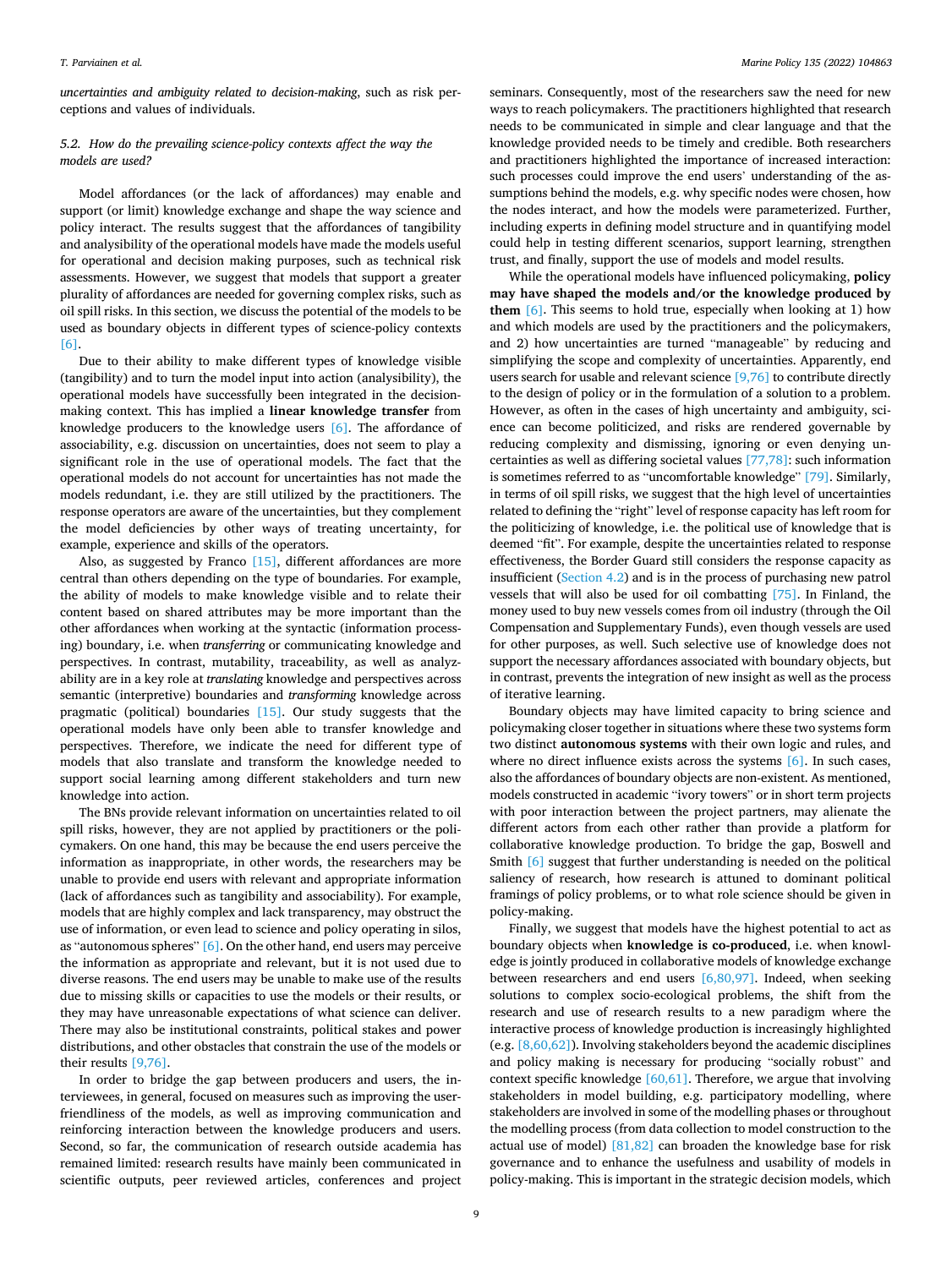<span id="page-10-0"></span>deal with multi-objective problems (e.g. oil spill risk models that include information on the ecological and socio-economic impacts of a potential oil spill) as well as with participatory models that aim to support social learning between various stakeholder groups (see below).

We suggest that in the case of oil spill risks, some examples of coproduction exist, e.g. how the BORIS system has been developed in co-operation with different administrative bodies and researchers (see [Section 4.1](#page-5-0).). We have also identifed some examples of knowledge brokers (i.e. individuals that provide a link between knowledge producers and users) and existing boundary objects. For example, we identifed some of the study participants as important knowledge brokers that transfer knowledge between the research world and the practitioners as well as between the research world and the responsible institutions such as the Border Guard. Simulations can also act as boundary objects, e.g. the South-Eastern Finland University of Applied Sciences (XAMK) has developed a simulation tool aimed specifcally for practitioners that can be used for the training of response operators on land [\[94\]](#page-12-0).

However, the role of stakeholders other than researchers, practitioners, and policymakers, was not emphasized. We suggest that operational simulation tools can support the ability of the models to make different types of knowledge visible and to explore knowledge related uncertainties, but it is not enough; knowledge production processes need to be fundamentally changed as indicated by the co-production approach. The co-production of knowledge implies a profound paradigm shift to transdisciplinary research. Under co-production, the role of researchers would not only be to provide knowledge for direct decision support (e.g. simulation models aimed at managers), but also help the public to identify and prioritize socio-ecological challenges and help citizens to overcome them (e.g. "eye-opener" models co-constructed by heterogeneous participants that support social learning) (Hare 2008). Such collaborative problem framing and formulation of appropriate solutions may help to discover and tackle the root causes of complex socio-ecological challenges instead of focusing on technological fxes alone.

In sum, the currently existing models have been able to some extent bridge the boundaries between science and policy and between different administrative boundaries, but none of the current models have been able to include a wider range of stakeholders in the modelling process. Further, uncertainty remains unexplored as well as the differing perceptions and understandings of risks. Thereby, the potential of the existing models to support risk communication, social learning, and confict resolution as boundary objects is signifcantly limited.

## *5.3. Future modelling and co-production challenges*

While the future knowledge needs identifed by the respondents are important, they mostly focused on improving the technical nature of the models ([Table 3](#page-8-0)). However, the interviewees also saw the need for improving risk communication as well as interaction between scientists, policymakers, and practitioners [\(Table 3](#page-8-0)). We suggest that future research on models as boundary objects could provide insight into how models can bridge the knowledge gaps between the knowledge producers and the users. Models as boundary objects can also help us understand how different societal stakeholders identify, perceive and value oil spill risks in the GoF. Without this information, it remains difficult to enact changes towards more sustainable societies.

It must also be noted that participatory forms of governing have a number of challenges, and therefore it is important to carefully assess whether, and under what conditions, co-production is desirable and needed [\[98\].](#page-12-0) Considerations over power relations in the processes is especially highlighted: power relations shape the affordances of models [\[19\]](#page-11-0). Without consideration over power, participation might merely refer to a random process of selecting participants that fails to pay attention to the underlying political and economic mechanisms that are ultimately behind many of the global environmental problems [\[83\]](#page-12-0).

Finally, the models alone are not enough, but co-production needs to be supported by the institutionalization of structures, rules, processes and practices that ensure that evidence to inform policy-making is in a transparent manner through deliberative processes [\[93\]](#page-12-0). A detailed discussion on ways to institutionalize the change towards co-production is out of the scope of this paper. However, we suggest that the Border Guard, the responsible body for oil spill response operations and planning in Finland, needs to consider new ways to help to integrate scientifc knowledge into policymaking processes as well as recognize and support the use of different types of knowledge, i.e. local knowledge and values, in risk assessments and management. As shown, so far, the Border Guard largely relies on technical tools, such as deterministic models and conventional risk assessments as well as the investments in expensive response vessels, but the approach, which might not be sufficient 1) when uncertainties related to oil spill risks are taken into consideration, and 2) in the face of surprises/ unexpected event. In sum, we suggest that the Finnish Border Guard needs to take concrete steps to promote adaptive and robust decision-making, i.e. provide space for discussions between different felds of research as well as extra-scientifc stakeholders.

## **6. Conclusion**

Scientific knowledge, such as models, provides important input to the governance of complex socio-ecological risks, such as oil spill risks. In this study, we conceptualized oil spill risk models as boundary objects to explore the potential of the existing models to integrate different types of knowledge systems and values in risk governance and bridge the gap between science, practice, and policy. We analysed the model affordances that enable models to act as boundary objects as well as how different science-policy contexts may support effective knowledge exchange.

In general, it seems that the existing models remain limited in their capacity to act as boundary objects. While the operational, deterministic, models are largely employed by the practitioners for different purposes, they poorly refect the uncertainties related to the risks. The BN models treat uncertainty explicitly, but their use outside of academia has remained low. Furthermore, the models are based on scientifc data, whereas extra-scientifc stakeholders remain largely excluded in the modelling process; different types of knowledge and the alternative risk framings or solutions are not refected in the models. In sum, while it seems that in some cases the models have been able to translate knowledge and perspectives across the syntactic boundary, they have failed to translate and transform knowledge across the semantic and pragmatic boundaries. However, traversing these latter boundaries is needed to support social learning among different stakeholders and turn new knowledge into action. We argue that the operational models are ft for operational and strategic decision-making purposes (i.e. operational decision making after a spill or preventive and other actions before a spill), but remain instrumental. As such, they may hinder effective knowledge exchange and even block learning between different stakeholders in governance processes. Finally, we suggest that involving a wide range of stakeholders in the modelling process could facilitate the exploration of new, alternative ways to manage and govern complex risks and to inform transformation both in policy and practice.

## **CRediT authorship contribution statement**

The study was designed jointly by Tuuli Parviainen, Päivi Haapasaari, and Sakari Kuikka. Tuuli Parviainen had the main responsibility in conducting the interviews, the analysis, and the writing of the paper. PH and SK provided comments and took part in review and editing of the paper. SK was responsible for the funding acquisition.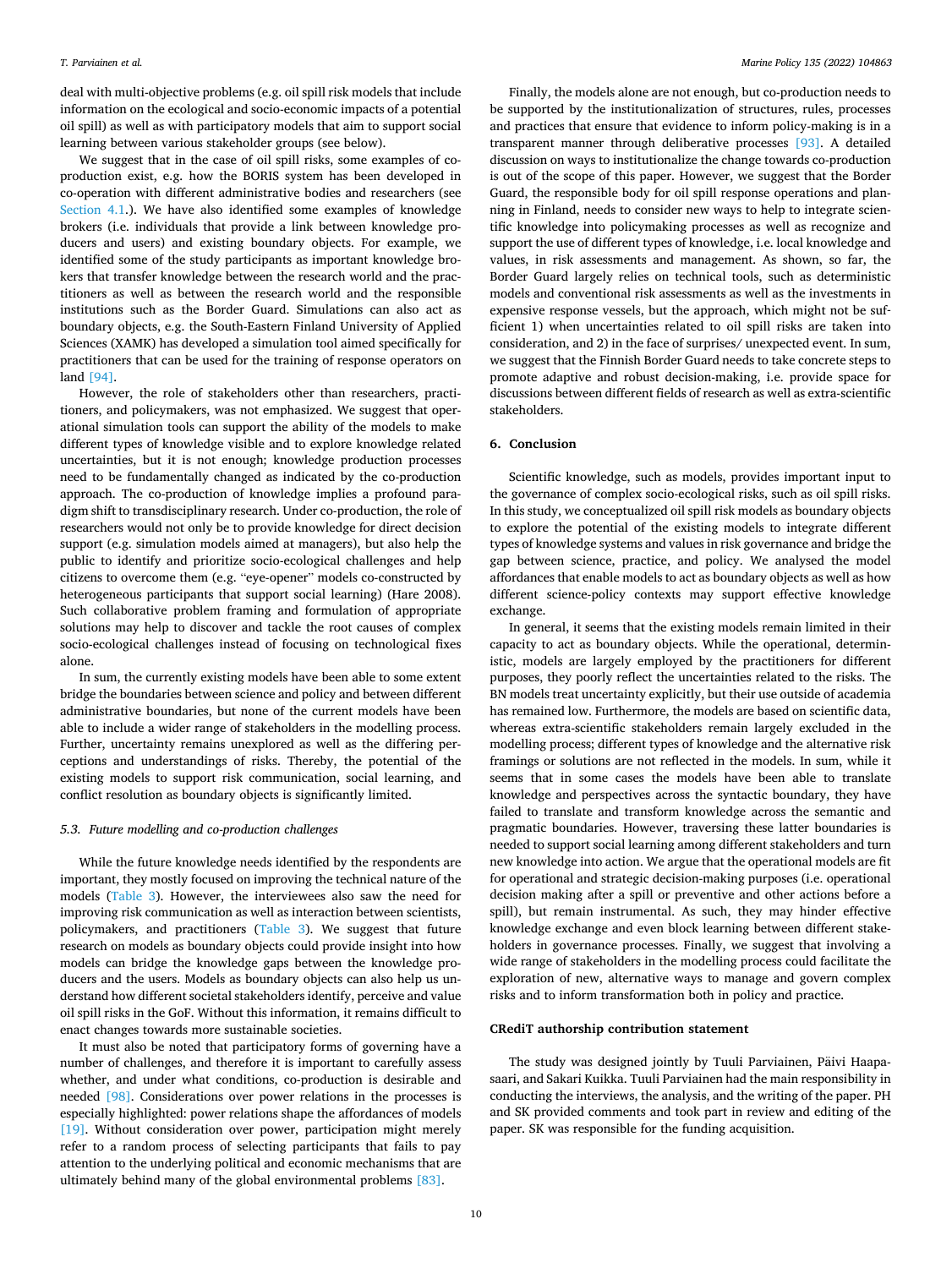## <span id="page-11-0"></span>**Declaration of Competing Interest**

The authors declare that they have no known competing fnancial interests or personal relationships that could have appeared to infuence the work reported in this paper.

### **Acknowledgements**

We would like offer our sincere thanks to all the interviewees who participated in this study. This work resulted from the BONUS BALTI-MARI project supported by BONUS (Art 185), funded jointly by the EU and the Academy of Finland. The work of SK was supported by the Strategic Research Council (SRC) at the Academy of Finland, under the project "Creative adaptation to wicked socioenvironmental disruptions" (WISE) (decision number 312627) and under the SRC project "Smart-Sea" (grant number 292 985). Moreover, this work was partly funded by the Lloyd's Register Foundation (Agreement 28/5/2013). The Lloyd's Register Foundation is a charitable foundation, helping to protect life and property by supporting engineering-related education, public engagement and the application of research.

## **Appendix A. Supporting information**

Supplementary data associated with this article can be found in the online version at [doi:10.1016/j.marpol.2021.104863.](https://doi.org/10.1016/j.marpol.2021.104863)

#### **References**

- [1] Y. Liu, H. Gupta, E. Springer, T. Wagener, Linking science with environmental decision making: experiences from an integrated modeling approach to supporting sustainable water resources management, Environ. Model. Softw. 23 (7) (2008) 846–858, <https://doi.org/10.1016/j.envsoft.2007.10.007>.
- [2] J. Parkhurst, The politics of evidence: from evidence-based policy to the good governance of evidence, Routledge,, Oxon, 2017, [https://doi.org/10.4324/](https://doi.org/10.4324/9781315675008) [9781315675008.](https://doi.org/10.4324/9781315675008)
- [3] J. Weichselgartner, R. Kasperson, Barriers in the science-policy-practice interface: toward a knowledge-action-system in global environmental change research, Glob. Environ. Change 20 (2) (2010) 266–277, [https://doi.org/10.1016/j.](https://doi.org/10.1016/j.gloenvcha.2009.11.006) [gloenvcha.2009.11.006](https://doi.org/10.1016/j.gloenvcha.2009.11.006).
- [4] J.C. Young, K.A. Waylen, S. Sarkki, S. Albon, I. Bainbridge, E. Balian, J. Davidson, et al., Improving the science-policy dialogue to meet the challenges of biodiversity conservation: having conversations rather than talking at one-another, Biodivers. Conserv. 23 (2) (2014) 387–404, <https://doi.org/10.1007/s10531-013-0607-0>.
- [5] I. Fazey, L. Bunse, J. Msika, M. Pinke, K. Preedy, A.C. Evely, E. Lambert, E. Hastings, S. Morris, M.S. Reed, Evaluating knowledge exchange in interdisciplinary and multi-stakeholder research, Glob. Environ. Change 25 (March) (2014) 204–220, [https://doi.org/10.1016/j.gloenvcha.2013.12.012.](https://doi.org/10.1016/j.gloenvcha.2013.12.012)
- [6] C. Boswell, K. Smith, Rethinking policy 'impact': four models of research-policy relations, Palgrave Commun. 3 (1) (2017) 1–10, [https://doi.org/10.1057/s41599-](https://doi.org/10.1057/s41599-017-0042-z)  [017-0042-z](https://doi.org/10.1057/s41599-017-0042-z).
- [7] [S. Nutley, I. Walter, H. Davies, Using evidence: how research can inform public](http://refhub.elsevier.com/S0308-597X(21)00474-7/sbref7) [services, Policy Press, Bristol, 2007](http://refhub.elsevier.com/S0308-597X(21)00474-7/sbref7).
- [8] [R. Pielke Jr., The honest broker: making sense of science in policy and politics,](http://refhub.elsevier.com/S0308-597X(21)00474-7/sbref8)  [Cambridge University Press, Cambridge, UK, 2007.](http://refhub.elsevier.com/S0308-597X(21)00474-7/sbref8)
- [9] D. Sarewitz, R.A. Pielke, The neglected heart of science policy: reconciling supply of and demand for science, Environ. Sci. Policy 10 (1) (2007) 5–16, [https://doi.](https://doi.org/10.1016/j.envsci.2006.10.001)  [org/10.1016/j.envsci.2006.10.001.](https://doi.org/10.1016/j.envsci.2006.10.001)
- [10] A. Stirling, Keep It Complex, Nature 468 (7327) (2010) 1029–1031, [https://doi.](https://doi.org/10.1038/4681029a)  [org/10.1038/4681029a](https://doi.org/10.1038/4681029a).
- [11] B. Wynne, Lab work goes social, and vice versa: strategizing public engagement processes, Sci. Eng. Ethics 17 (4) (2011) 791–800, [https://doi.org/10.1007/](https://doi.org/10.1007/s11948-011-9316-9)  [s11948-011-9316-9](https://doi.org/10.1007/s11948-011-9316-9).
- [12] M. Brugnach, A. Tagg, F. Keil, W.J. de Lange, Uncertainty matters: computer models at the science–policy interface, Water Resour. Manag. 21 (7) (2007) 1075–1090, [https://doi.org/10.1007/s11269-006-9099-y.](https://doi.org/10.1007/s11269-006-9099-y)
- [13] N. Chong, P. Bach, R. Moilleron, C. Bonhomme, J.-F. Deroubaix, Use and utility: exploring the diversity and design of water models at the science-policy interface, Water 9 (12) (2017) 983, [https://doi.org/10.3390/w9120983.](https://doi.org/10.3390/w9120983)
- [14] N. Chong, J.-F. Deroubaix, C. Bonhomme, Eyes wide shut: exploring practices of negotiated ignorance in water resources modelling and management, J. Environ. Manag. 227 (2018) 286–293, <https://doi.org/10.1016/j.jenvman.2018.08.092>.
- [15] A.L. Franco, Rethinking soft OR interventions: models as boundary objects, Eur. J. Oper. Res. 231 (3) (2013) 720–733, <https://doi.org/10.1016/j.ejor.2013.06.033>.
- [16] S.L. Star, J.R. Griesemer, Institutional ecology, `translations' and boundary objects: amateurs and professionals in berkeley's museum of vertebrate zoology, 1907-39, Soc. Stud. Sci. 19 (3) (1989) 387–420, [https://doi.org/10.1177/](https://doi.org/10.1177/030631289019003001) [030631289019003001.](https://doi.org/10.1177/030631289019003001)
- [17] P.R. Carlile, Transferring, translating, and transforming: an integrative framework for managing knowledge across boundaries, Organ. Sci. 15 (5) (2004) 555–568, [https://doi.org/10.1287/orsc.1040.0094.](https://doi.org/10.1287/orsc.1040.0094)
- [18] [P.R. Carlile, A pragmatic view of knowledge and boundaries: boundary objects in](http://refhub.elsevier.com/S0308-597X(21)00474-7/sbref18)  [new product development, Organ. Sci. 13 \(2002\) 442](http://refhub.elsevier.com/S0308-597X(21)00474-7/sbref18)–455.
- [19] B. Hawkins, A. Pye, F. Correia, Boundary objects, power, and learning: the matter of developing sustainable practice in organizations, Manag. Learn. (2016), [https://](https://doi.org/10.1177/1350507616677199)  [doi.org/10.1177/1350507616677199](https://doi.org/10.1177/1350507616677199).
- [20] M. Brugnach, A. Dewulf, H.J. Henriksen, P. van der Keur, More is not always better: coping with ambiguity in natural resources management, J. Environ. Manag. 92 (1) (2011) 78–84, [https://doi.org/10.1016/j.jenvman.2010.08.029.](https://doi.org/10.1016/j.jenvman.2010.08.029)
- [21] M. Brugnach, H. Ingram, Ambiguity: the challenge of knowing and deciding together, Environ. Sci. Policy 15 (1) (2012) 60–71, [https://doi.org/10.1016/j.](https://doi.org/10.1016/j.envsci.2011.10.005) [envsci.2011.10.005](https://doi.org/10.1016/j.envsci.2011.10.005).
- [22] Finnish Ministry of the Environment. 2018. Ympäristövahinkojen Torjunnan Kansallinen Strategia Vuoteen 2025 (The National Strategy for Preventing Environmental Damage till 2025). Accessed 10 February 2020. 〈[https://www.ym.](https://www.ym.fi/fi-FI/Ajankohtaista/Valtioneuvostolta_periaatepaatos_ymparis)  [f/f-FI/Ajankohtaista/Valtioneuvostolta\\_periaatepaatos\\_ymparis](https://www.ym.fi/fi-FI/Ajankohtaista/Valtioneuvostolta_periaatepaatos_ymparis)〉.
- [23] Jolma, K., H. Haapasaari, J. Häkkinen, and J. Pirttijärvi. 2018. Suomen Ympäristövahinkojen Torjunnan Kokonaisselvitys 2017- 2025: Valtakunnallisen Torjuntavalmiuden Tavoitteet, Nykytila Ja Kehitystarpeet (Prevention of Environmental Damage in Finland 2017–2025: National Combatting Goals, Current States and Development Needs). Ympäristöministeriön Raportteja 24/ 2018. Accessed 31 December 2020. 〈[http://urn.f/URN:ISBN:978](http://urn.fi/URN:ISBN:978-952-11-4827-9)–952-11–4827
- [-9](http://urn.fi/URN:ISBN:978-952-11-4827-9)〉. [24] Finnish Ministry of the Interior, Kansallinen Riskiarvio 2018 (national risk assessment 2018), Sisäministeriön Julk. 2019 (2019) 5. Accessed 31 December 2020, 〈[http://urn.f/URN:ISBN:978-952-324-245-6](http://urn.fi/URN:ISBN:978-952-324-245-6)〉.
- [25] Finnish Ministry of the Interior. 2011. Rescue Act 379/2011.
- [26] I. Helle, T. Lecklin, A. Jolma, S. Kuikka, Modeling the effectiveness of oil combating from an ecological perspective – a Bayesian network for the Gulf of Finland; the Baltic Sea, J. Hazard. Mater. 185 (1) (2011) 182–192, [https://doi.org/](https://doi.org/10.1016/j.jhazmat.2010.09.017)  [10.1016/j.jhazmat.2010.09.017](https://doi.org/10.1016/j.jhazmat.2010.09.017).
- [27] HELCOM, State of the Baltic Sea [second HELCOM holistic assessment 2011-2016,](http://refhub.elsevier.com/S0308-597X(21)00474-7/sbref24)  [Balt. Sea Environ. Proc. \(2018\) 155.](http://refhub.elsevier.com/S0308-597X(21)00474-7/sbref24)
- [28] T. Ihaksi, T. Kokkonen, I. Helle, A. Jolma, T. Lecklin, S. Kuikka, Combining conservation value, vulnerability, and effectiveness of mitigation actions in spatial conservation decisions: an application to coastal oil spill combating, Environ. Manag. 47 (5) (2011) 802–813, [https://doi.org/10.1007/s00267-011-9639-y.](https://doi.org/10.1007/s00267-011-9639-y)
- [29] Juntunen, T., T. Rosqvist, J. Rytkönen, S. Kuikka. 2005. How to Model the Oil Combatting Technologies and Their Impacts on Ecosystem: A Bayesian Networks Application in the Baltic Sea. International Council for the Exploitation of the Sea Council Meeting 2005/S:02.
- [30] T. Lecklin, R. Ryömä, S. Kuikka, A Bayesian network for analyzing biological acute and long-term impacts of an oil spill in the Gulf of Finland, Mar. Pollut. Bull. 62 (12) (2011) 2822–2835, [https://doi.org/10.1016/j.marpolbul.2011.08.045.](https://doi.org/10.1016/j.marpolbul.2011.08.045)
- [31] S. Chang, J. Stone, K. Demes, M. Piscitelli, Consequences of oil spills: a review and framework for informing planning, Ecol. Soc. 19 (2) (2014), https://doi.org [10.5751/ES-06406-190226](https://doi.org/10.5751/ES-06406-190226).
- [32] M.D. Garza-Gil, A. Prada-Blanco, M. Xosé Vázquez-Rodríguez, Estimating the short-term economic damages from the prestige oil spill in the Galician fsheries and tourism, Ecol. Econ. 58 (4) (2006) 842–849, [https://doi.org/10.1016/j.](https://doi.org/10.1016/j.ecolecon.2005.09.009) [ecolecon.2005.09.009](https://doi.org/10.1016/j.ecolecon.2005.09.009).
- [33] M.D. Garza-Gil, J.C. Surís-Regueiro, M.M. Varela-Lafuente, Assessment of economic damages from the prestige oil spill, Mar. Policy 30 (5) (2006) 544–551, <https://doi.org/10.1016/j.marpol.2005.07.003>.
- [34] T.A. Grigalunas, R.C. Anderson, B. Gardner, R. Congar, N.F. Meade, P.E. Sorensen, Estimating the cost of oil spills: lessons from the Amoco Cadiz incident, Mar. Resour. Econ. 2 (3) (1986) 239–262, [https://doi.org/10.1086/mre.2.3.42628902.](https://doi.org/10.1086/mre.2.3.42628902)
- [35] I. Helle, H. Ahtiainen, E. Luoma, M. Hänninen, S. Kuikka, A probabilistic approach for a cost-benefit analysis of oil spill management under uncertainty: a Bayesian network model for the Gulf of Finland, J. Environ. Manag. 158 (2015) 122–132, [https://doi.org/10.1016/j.jenvman.2015.04.042.](https://doi.org/10.1016/j.jenvman.2015.04.042)
- [36] S. Pascoe, Assessing relative potential economic impacts of an oil spill on commercial fsheries in the great Australian bight using a Bayesian belief network framework, Deep Sea Res. Part II: Top. Stud. Oceanogr., Gt. Aust. Bight Res. Program - a whole Syst. Investig. 157–158 (November) (2018) 203–210, [https://](https://doi.org/10.1016/j.dsr2.2018.08.011)  [doi.org/10.1016/j.dsr2.2018.08.011](https://doi.org/10.1016/j.dsr2.2018.08.011).
- [37] R.A. Miraglia, The cultural and behavioral impact of the exxon valdez oil spill on the native peoples of prince william sound, Alaska, Spill Sci. Technol. Bull. 7 (1) (2002) 75–87, [https://doi.org/10.1016/S1353-2561\(02\)00054-3](https://doi.org/10.1016/S1353-2561(02)00054-3).
- [38] L.A. Palinkas, M.A. Downs, J.S. Petterson, J. Russell, Social, cultural, and psychological impacts of the Exxon Valdez oil spill, Hum. Organ. 52 (1) (1993) 1–13, <https://doi.org/10.17730/humo.52.1.162688w475154m34>.
- [39] Fintraffic. 2021a. Fintraffics Vessel Traffic Services Safe Maritime traffic. (Accessed 25 January 2021). (https://www.fintraffic.fi/en/vt
- [40] Fintraffic. 2021b. Monitoring International Waters. (Accessed 25 January 2021). vww.fintraffic.fi/en/monitoring-international-waters
- [41] Finnish Ministry of the Environment. 2020. International Environmental Agreements. Accessed 31 December, 2020. (https://ym.fi/en/international-envir [onmental-agreements](https://ym.fi/en/international-environmental-agreements)〉.
- [42] Finnish Border Guard. 2020a. Combatting environmental risks (in Finnish). Accessed 8 January 2021. (https://raja.fi/ymparistovahinkojen-torjunta).
- [43] M. Hietala, K. Lampela, Oil pollution preparedness on the open sea final report of [the working group \(in Finnish\), Finnish Environment Institute, Helsinki, 2007.](http://refhub.elsevier.com/S0308-597X(21)00474-7/sbref35)